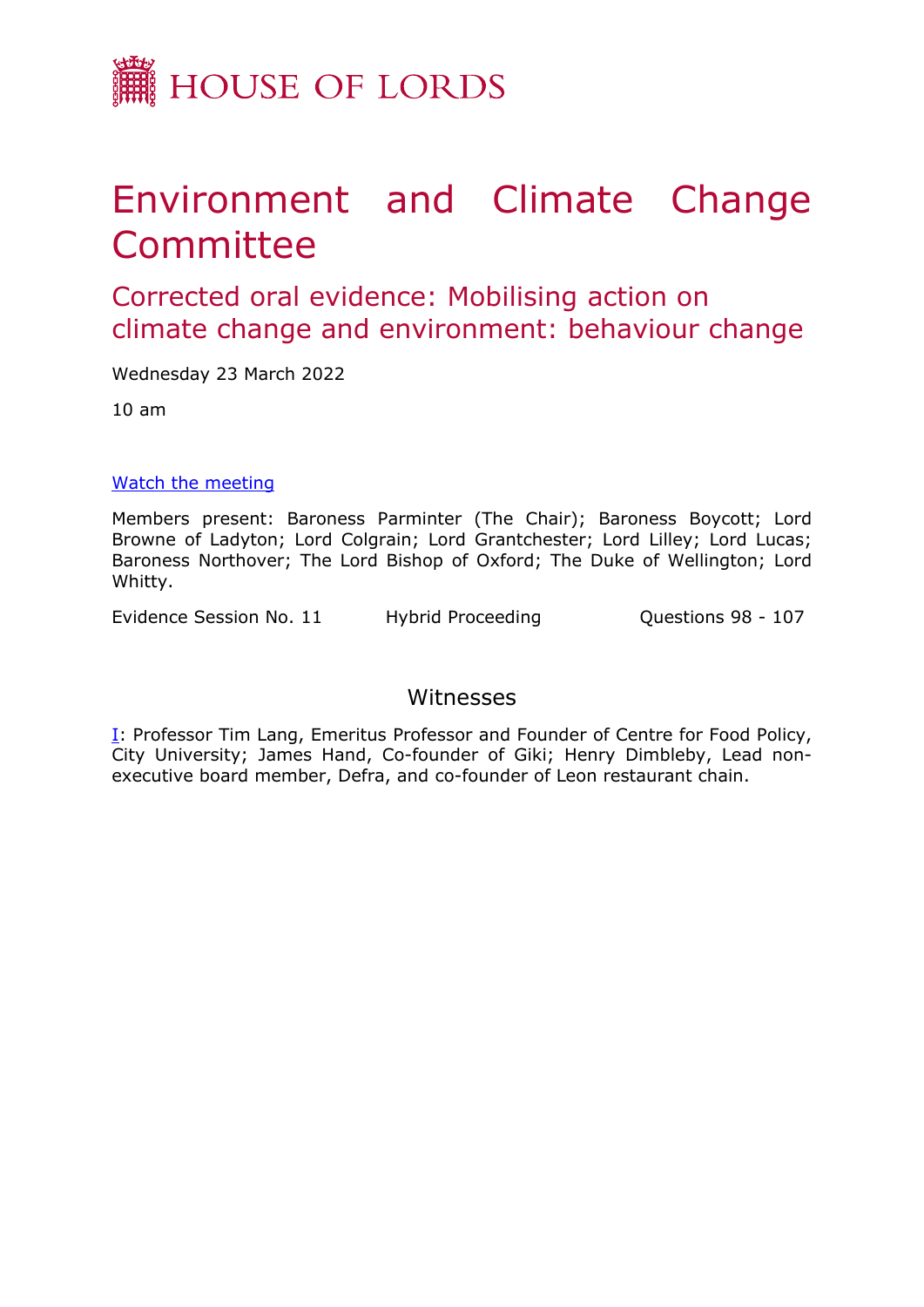### <span id="page-1-0"></span>Examination of witnesses

Professor Tim Lang, James Hand and Henry Dimbleby.

Q98 **The Chair**: Good morning and welcome to this evidence session of the House of Lords Select Committee on Environment and Climate Change. This morning's session is on food waste and food choices in relation to our inquiry into behaviour change on climate and the environment.

I am pleased to welcome three witnesses, two in the room and one down the line. Down the line, we have Henry Dimbleby, co-founder of the Leon restaurants and the lead of the national food strategy. In the room, we have Professor Tim Lang from the Centre for Food Policy at the City University, and James Hand, the co-founder of Giki. Welcome to all three of you. We look forward to hearing what you have to say.

A transcript will be circulated to the witnesses so that you can review it before it is published. This session is webcast live and is made available on the parliamentary website. I remind Members to declare any declarations of interest before their first question.

Finally, although we have two hours for this session, time disappears down a rabbit hole, so I invite witnesses to keep their responses as succinct as possible. If they want to add supplementary evidence, we will treat it as such, and it can be accommodated after the session.

I will kick off with the first question. As I said, the point of this session is to look at the food choices that people make, their behaviours over food waste and the factors shaping consumer choices. We have already heard evidence on accessibility, affordability, packaging and general social norms. Will each of you say a few words about factors that drive consumer choices in those two areas of food choice and food waste?

*James Hand:* A number of the key things that you have mentioned are the price, the ease and social norms, but there are also things such as the functionality of the product—does it do the job that somebody wants? We focus on individuals and the way they are changing towards more sustainable behaviours. Their personal values are also very important, as are the habits that people have. The myriad factors that work for consumer choice are different for different people—the persona is very important—and they do not all pull in the same direction at any point in time. They are all working against a counterforce of anchoring. People are very reluctant to change their minds, especially because there is always a risk in change.

We see the key things that you mention-price, ease, social norms, functionality, and values—across not just across food choices but clothing choices, transport choices and financial choices. They are definitely very common.

*Henry Dimbleby:* I would like to say two things on this. First, it is fantastic that this committee is dealing with food. At COP 26, which was meant to be about climate change and biodiversity, food was hardly mentioned—it was in the sidelines—yet the food system is by far the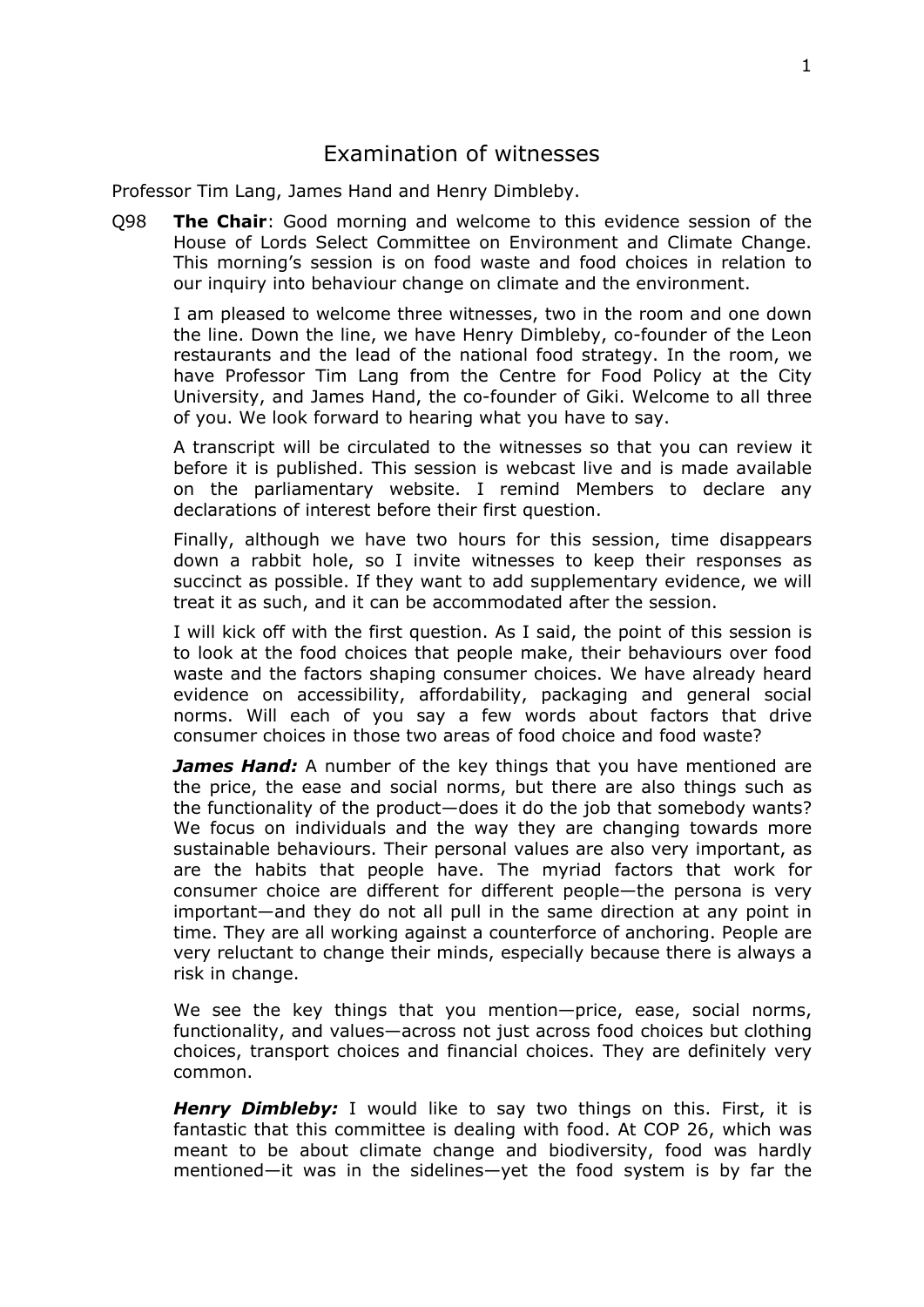largest cause of damage to nature. It is the biggest cause of biodiversity collapse, freshwater pollution, freshwater scarcity, deforestation, and clearing out of the oceans. It is, alongside energy, one of the two big causes of climate change globally. It is fantastic that you are bringing that to front and centre. If you could encourage the powers that be for the next COP to do the same, that would be terrific.

On factors shaping consumers' food choice, I will not go into what you already have. I am sure that you are getting David Halpern to come and talk about this. He is the expert in the individual drivers, social drivers and material drivers.

What is more important than that, if we are thinking about what you need to do—presumably, what you are thinking about is to get people eating more healthily in a way that is less environmentally damaging—is realising that the fundamental overriding cause of people eating unhealthy food, or our becoming a nation being killed by the food we eat, is the interaction between the commercial incentives of food companies and our evolved appetite. I call that the junk food cycle. No amount of nudging, of trying to persuade people, of changing culture will stop the disaster that is awaiting the NHS and many of our lives, unless the Government intervene directly in that commercial incentive.

On the environmental side, as Partha Dasgupta set out brilliantly in his *Economics of Biodiversity*, there is what I call, and he calls, the invisibility of nature—the fact that in all the ways in which we measure success in the food system, whether that is in the balance sheets of companies or GDP, nature is invisible, and until you make the cost of nature visible in the price of food you will not change the public's behaviour. Not enough people have the time, the money or the knowledge to create the huge shift in the purchasing of the more environmentally friendly food that we need if we are to avert climate and biodiversity collapse.

*Professor Tim Lang:* I am with what both my colleagues have said, but I would add that choice is complex. The difficulty with inquiries such as yours is that you want to try to get it down to some simplicities. That is a big danger. You must see that what shapes how a population eats cannot just be reduced to individual factors.

I am a total opponent of the nudge-type approach. I think it reduces everything to individual factors and puts around the individuals some shaping factors. We have to recognise—I echo Henry here—that it is population change or bust. Trying to appeal to individuals to do that, or to do a little tweak here or there, will not address the enormity, the scale of change that has to be done if we are to take public health seriously and environmental health seriously.

I do not like the model of individual, social and material. It is far too focused on individual choice. It is an ideological position. It does not bear any resemblance to the cultural shifts that we need to do and, indeed, now understand better.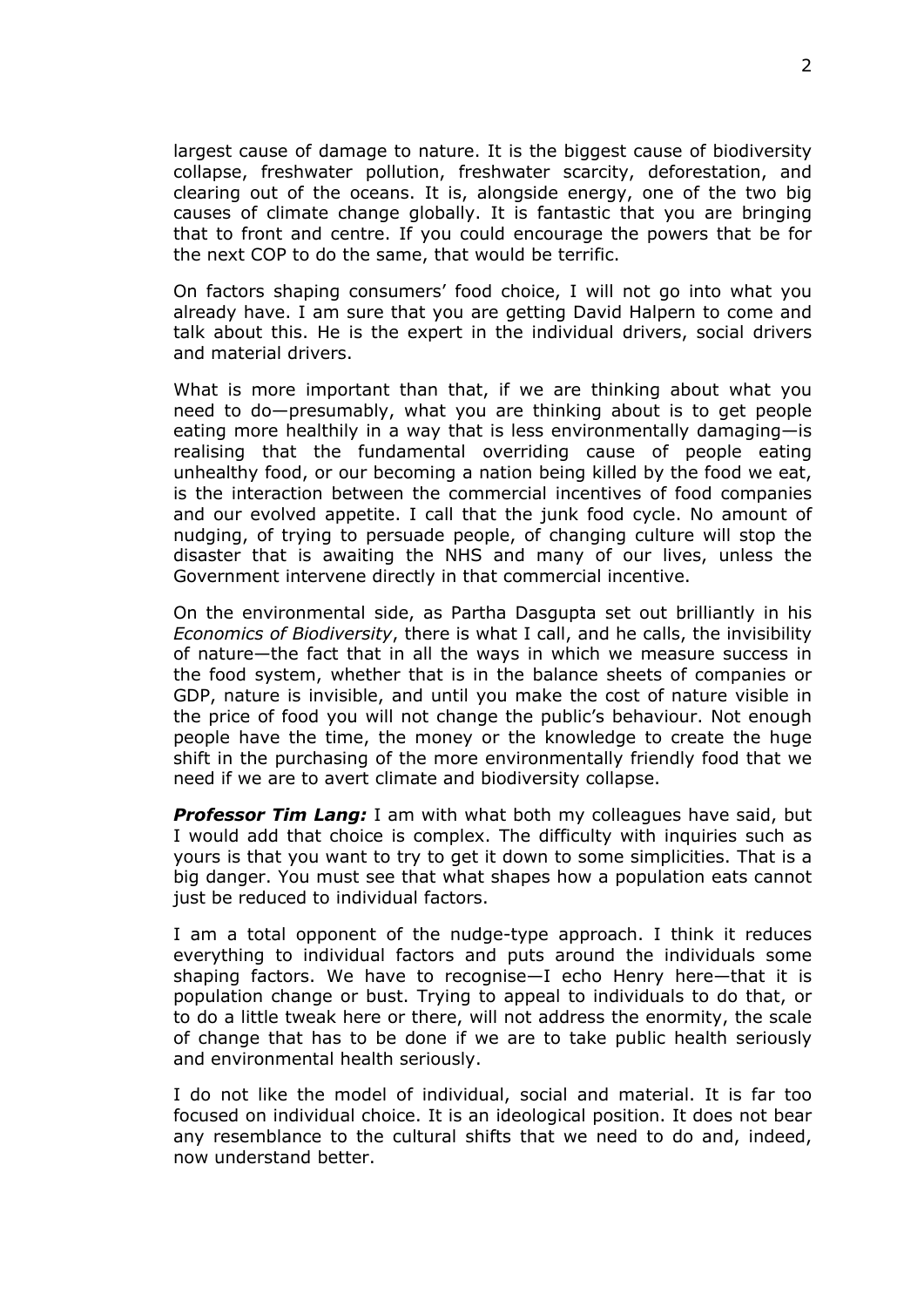My point, to summarise that, is that you have to have theoretical clarity about what your framework of understanding is about change and behaviour change.

The second point is that within culture we have to see it as differentiations around class. In Britain, we do not talk about social class any more, and we should. Class is not just a fixed issue about whether you are a manual worker or intellectual worker, or something like that. The new approaches to class that social scientists have come up with absolutely get this cultural dimension. Aspirations, location in a social system, income, background, cultural norms, et cetera, all are part of what makes the weave and web of culture. If we want to change culture to address climate change, if we want to change food culture to address public health, we must address it at the cultural level. That is where the behaviour change models go silent, because their focus is on the individual.

I urge you to look only at population change. It is population change or bust. That is not just an accrual of many individual choice factors. It is the scale of it. I am sure that you will want us to get to this.

What I think might bind all three of us witnesses is that if we are as a country, as a culture, going to have the scale of change that is necessary to address climate change, to deal with this complete failure of COP 26 to address unsustainable consumption, particularly in the rich world, we have to realise that we will have to have multiple interventions, at a multiple level, with multiple actors, to address that big population scale. We will not get the requisite change that the data say we need unless we have that big picture first, which then shapes what we want to do.

If you just reduce it to the individual, it is hopeless. You are then in flotsam and jetsam. The advertising industry spends £1 billion on food advertising in Britain. Public health messages are tiddly and, one study showed, 33 times outspent by the advertising industry. Overwhelmingly, if you look at the top 100, as I did in my *Feeding Britain* book—it is all there—the top 100 advertisers in Britain completely outgun as regards messaging any little nudge twiddlings at the fringes. Boldness is what you need. If your report is not bold, it will be yet more trees cut down for a waste of time.

**The Chair:** Thank you for that challenge and for getting us off to a good start.

Q99 **Baroness Boycott:** Henry, I absolutely take your point that the COP completely failed where food is concerned, and I am very glad that we are doing it here in the committee. I have various interests to declare and they are in the register of interests.

What barriers do some consumers face in making food choices in line with climate and environmental goals? I am not sure whether that question is going to sound to you, Henry, as though we are almost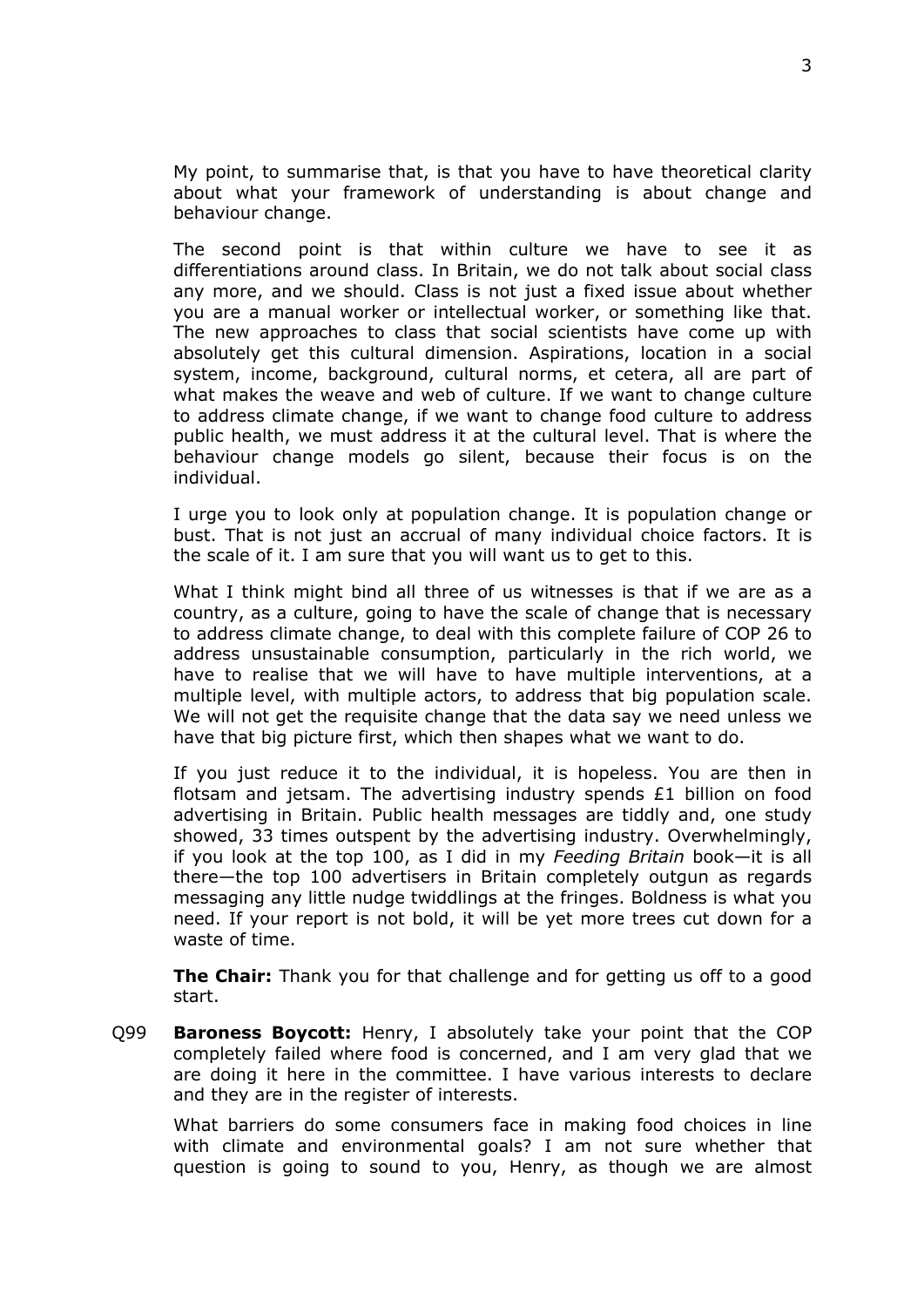jumping the gun, because there is very little information about the impact that the food we eat has on the climate. How can barriers faced by consumers in making food choices, including action around food waste, be addressed and reduced? I will start with Henry on that and then the others, and I will come back and ask you all quickly about the impact of the situation in Ukraine on environmental choices.

*Henry Dimbleby:* Building on what Tim just said, I think that the premise of this question is, to some degree, flawed. If you talk to Justin King, for example, who was on my advisory panel, about how at a population level people make choices, he will say that pretty much the only thing in marketing terms that they go for is that they like a Union Jack on the front of a piece of food. In any kind of environmental labelling or health labelling you are dealing with very specific groups. You will not change the system through changing that point.

You need to change affordability and the material environment, and you need to do that through legislation. The problem, the big barrier, is that Tim was saying you have to be bold. When you intervene in a complex system—for example, I recommended a very pure intervention with a sugar and salt tax building on the sugary drinks levy—you do not know exactly what impact that is going to have. There will be a lot of lobbying to stop it getting put into place. When it happens, it might be more powerful in some areas than you think, and in other areas it might cause unintended consequences that you do not like, and then the lobbying will be, "We always told you it was a bad idea".

The biggest barrier is that structurally in a complex system you need to be bold, but you need to be bold in many different ways, and you need to be prepared to change. You need to accept that it is incredibly difficult to predict how your bold initiatives will land, and therefore change.

Within a parliamentary democracy, with a very powerful lobby lobbying against you, that is fundamentally the biggest barrier to change in the food system. How can you give government the space to be bold enough? How can you be humble enough to make bold policy and then be prepared to change it?

**Baroness Boycott:** Can you give the committee an example of what being bold in your book would be? What would be the Government's action?

*Henry Dimbleby:* I argued for a very large sugar and salt reformulation tax. The modelling that we did suggested that it would significantly change the composition of foods, and it would make some very unhealthy foods more expensive compared with healthy foods. We did a lot of focus groups on it, and prior to partygate, and now the Ukraine war, there was a sense that the Government had the political capital to invest in that. A lot of people are fed up with the food system, and we thought it was possible to get it across. Now, because of both partygate and the food price inflation caused by oil price hikes and the Ukrainian war, I think the opportunity, sadly, has gone.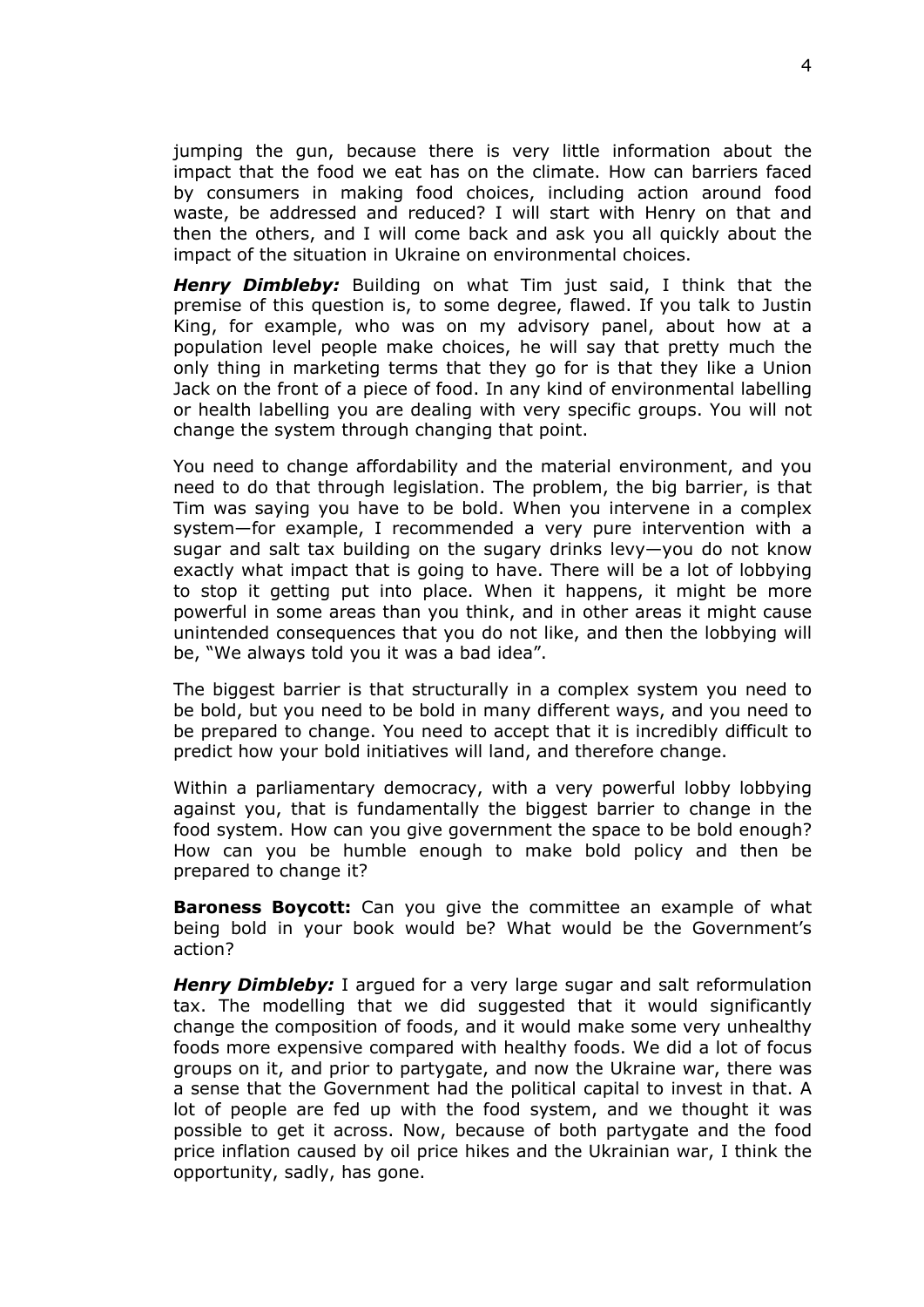It is a very good example of where in politics you have to seize the opportunity to do things when you can. Any delay can result in something getting offloaded, not happening, or being delayed. Tim will probably have other ideas. That is just one.

**Baroness Boycott:** Tim, Henry came up with a big bold idea, but that was very much about health, and we are a climate committee. Can you try within your answer to give us your thoughts on how we could reform the climate impact and biodiversity impact of food?

**Professor Tim Lang:** I hope so. I will say two things. The first is that the public have very little knowledge about food and the environment. There are a lot of appeals. The NGO sector, civil society, the birds and bees, and the particular interests within conservation and environmental movements have done a good job in pushing the importance of understanding the impacts of, say, how agriculture works and has effects on loss of bird life and insects, soil structure, pollution, et cetera, but translating that into food choices is not what is done.

I detect across the civil society world quite a lot of frustration with that now. Within civil society across the world, not just in Britain, there is now a recognition that unless the food system changes, almost all of what it wants will not happen.

That is not translated for consumers, which is my second point. Consumers do not get that. When they are taken seriously, and I cannot remember whether your committee—I should know this—was one of the climate assembly, when six committees—

**The Chair:** We were not formulated then.

*Professor Tim Lang:* That is right. I was one of the 50 witnesses to that process, but the committee is aware of it.

**The Chair:** Indeed, and we have had witnesses.

*Professor Tim Lang:* Things such as the citizens juries—that was a very grand-scale one—all came up with, very simply, consumers saying, "Why weren't we told? Why didn't we know this?" Which?, formerly the Consumers' Association, is endlessly showing in studies—I was an adviser to one eight or nine years ago, and it comes up time and again—"Why didn't we know this?"

You then ask, "How are you going to make markets work?" Is it just putting it on a label? Is it advertising campaigns? There have to be two prongs. One is to turn off the tap of non-information. A bold measure would be to tax advertising. It is runaway: tax it—tax it heavily. If you look at what advertising does, it overwhelmingly supports unhealthy foods with almost no information about the environment.

Secondly, we have to be very wary. I spent two hours on a Defra closed meeting trying to consider eco-labelling. I think there are lots of problems. Do we go just for one sort of eco-labelling, or do we say we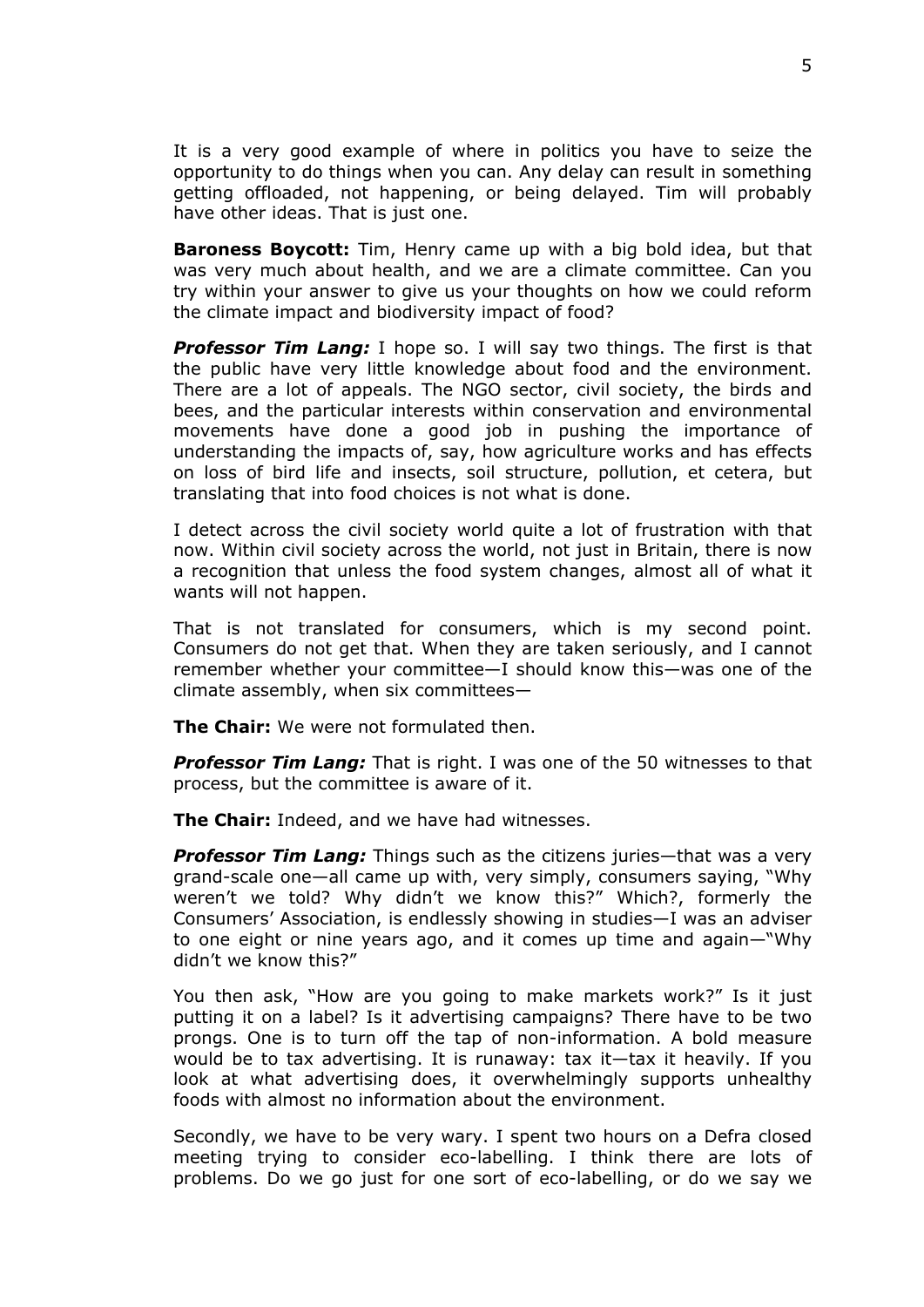would like to have what I call an omni label, which covers health, environment, social factors, economic information, social justice issues, and so on? When they get asked, the public get quite concerned about slave labour in food and things. The label starts to become very complicated. How can you address that?

The advantage, by the way, is not the label. The advantage is that it encourages companies to start inspecting their supply chains. Almost everyone one talks to inside the food industry states that when that happens it is not the label that is actually communicating the information. It is getting below the radar to change and the reformulation and so on, as Henry was saying.

Boldness gets you to think about systemic change in a different way than just saying, "Put the onus on individual consumer choice at the point of sale". That is the critical issue. I am in favour of arguing for labelling, but not if we think that is the mechanism for engaging with consumers. I am sure we will come on to it, but we have to be better—both more radical and more reasonable—in how we engage with consumers. They cannot be left in the dark, which is what they are, and then the food industry turns round and blames them and says, "We've got the wrong consumers. They don't do the right thing. They only want cheap food", this, that and the other. You get that sort of nonsense politics.

We have created a complex situation where, in Henry's terms—I agree with him, and again I spelt it out in my *Feeding Britain* book—there are lock-ins. We have to break out of the lock-ins, and we will not do that by a little tweak here or there. It has to be thought through very systemically. Information and knowledge are definitely key ingredients, but you have to say whose knowledge; who funds it; who frames it? How can we do that?

The big example, let me just say—and God spare us from this happening—is that in wars big changes in food culture happen. I dread this, but I have constantly said it, and I said it when I was policy lead on the Lancet Commission for three or four years. If you want big population changes, war is when they can come. Wars can be disastrous, but they can also be used very effectively, because suddenly all the conventions and norms are up in the air, the conventional lock-ins start loosening and the vested interests start getting frightened, and they are prepared to listen. We have to prepare for some fairly nasty times and use it wisely. I agree completely with Henry.

**Baroness Boycott:** James, will you pick up the point about consumers and waste, which is also part of this question? That would be wonderful.

*James Hand:* The first thing I would say is that the discussion about the role of policy, the role of individuals and the role of companies has been a long one in sustainability. We are now at a point where, to halve emissions this decade, it has to be all of them to get the sort of change that we need.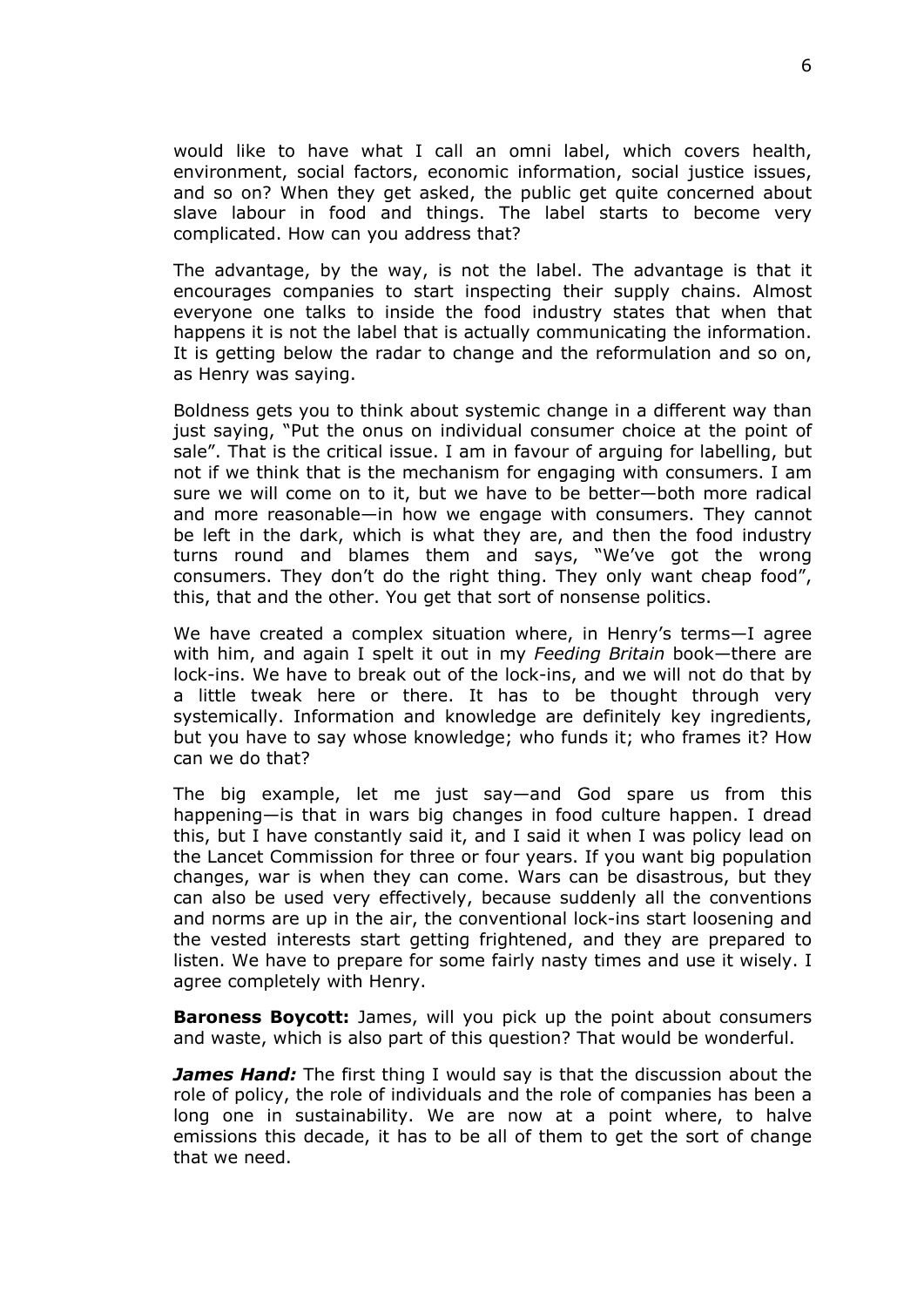The barriers that people face are around key things such as awareness. Someone's personal carbon footprint in the UK is around 9 tonnes and food waste is around 2.5 tonnes of that—a really meaningful portion. That is often a huge surprise to people when we show it to them through the digital tool that we have, especially people who act sustainably. They feel empowered when they know that they can take a tonne or a tonne and a half off that by changing food waste and by changing the food that they eat.

The blockers are the behavioural ones, such as anchoring, the reluctance of people to change their mind, and very narrow framing. People will tend to look at individual choice, "I am buying a product without plastic", and assume that means they have made a shift to a sustainable diet, rather than looking at it holistically. Then there are the practical ones, whether that is prices in the supermarket or just the sheer complexity of knowing what a good diet looks like for an individual. It is not simple. All those things are working to block.

However, we have seen that there are ways to help the individual to counter those barriers, by thinking very specifically about some of the behavioural blockers and how you can remove them. One of those is by giving them pathways towards a more sustainable diet. It is about starting off with entry-level changes, but being very honest about the very small changes that they will make. Telling someone to try an oat milk or a plant-based sausage is a good way to get them thinking about it, but hopeless in terms of the overall environmental impact.

What we see time and again is that people who start on that journey with that awareness start to think about food waste, about changing to be vegetarian, about becoming mainly plant-based. What we absolutely do not see in the thousands of people whom we have interacted with in workshops on this is people going all the way from a typical diet to an exclusively or mainly plant-based diet in one go. It is very unusual. Giving them those pathways can be really helpful for them.

The other one is the role of communities. People are much more willing to change when those around them are changing. By "communities", we do not just mean your local community. We have seen very effective change in companies. They are very powerful communities with strong hierarchies to bring people together, to think about what they can do.

All that, though, is underpinned by the challenge that any action has to be relevant, actionable and personalised to somebody, and that is the difficulty. Telling somebody who is vegetarian not to eat red meat is confusing and upsetting. Telling them about a part of their diet that they can change is much more actionable and relevant. I think that we will come on to that when we talk about technology, but that is where technology can play a role because technology can scale across personal journeys— across many people at the same time.

Q100 **Baroness Boycott:** Henry, Tim made the point that wars have a dramatic effect on changing food. How do you see the food shortages in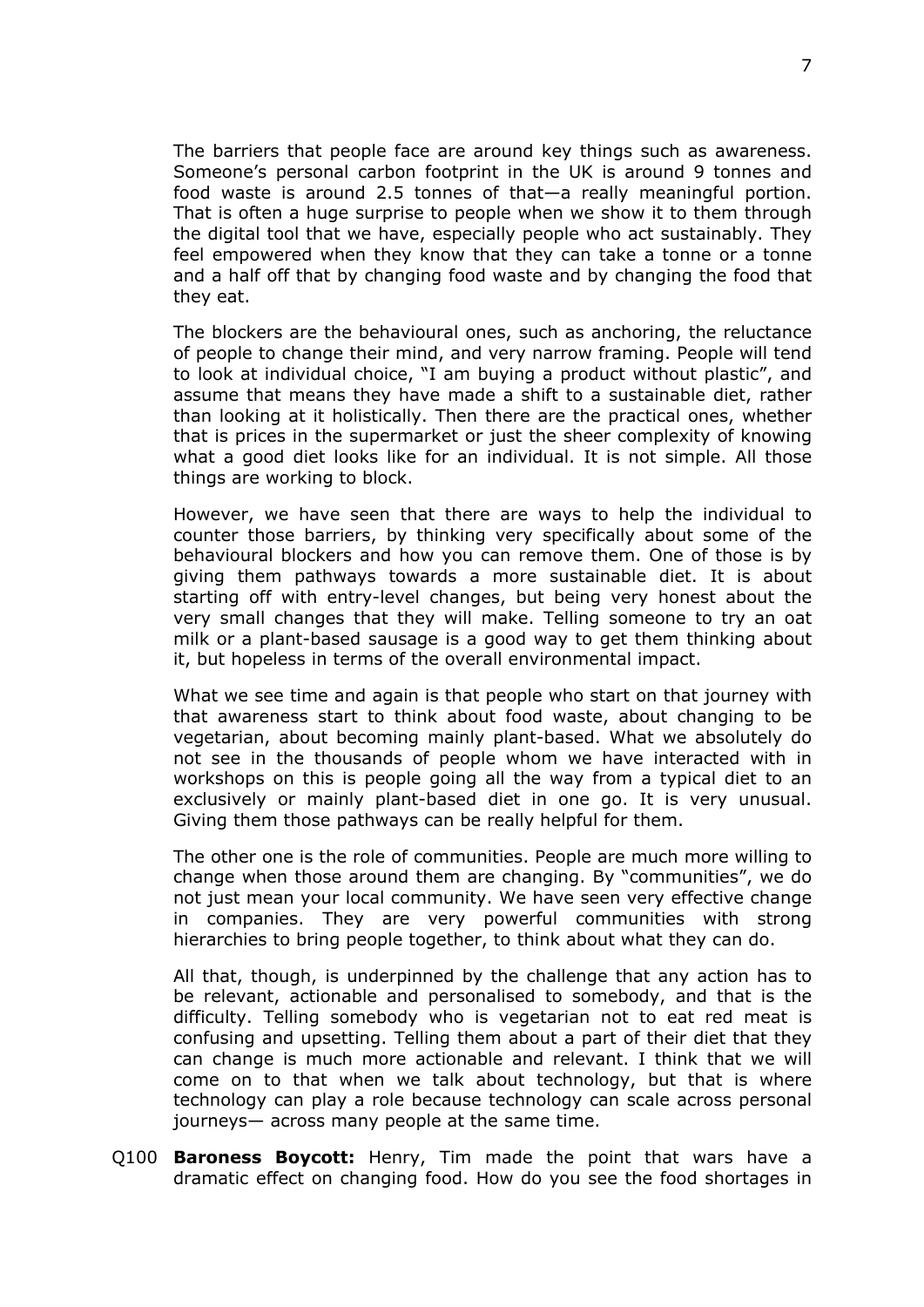Ukraine affecting it? Will we have much more industrial farming to try to make up for grain and sunflower seed shortages?

*Henry Dimbleby:* I am worried that the wrong narrative is being put over what is happening with the war in Ukraine. There are basically three things that are happening to our food system as a result of it. There is a real worry about seasonal labour this summer to pick crops. About 70% of the seasonal workers who come to this country traditionally in the summer to pick our crops are from Ukraine and another 8% are from Russia. Farms are scrambling to find labour from elsewhere.

The second thing is that there are specific shortages of particular foods. The most notable are sunflower oil and white fish. About 40% of the world's white fish is fished by Russia. You may see shortages of things such as fish fingers on the supermarket shelves.

The third thing is price inflation driven by the underlying fuel inflation and food shortages worldwide. This will not cause in this country a shortage of food. It will just make food more expensive. The NFU is arguing that we should go back to paying farmers to produce food. What that effectively does is subsidise international food prices. Most of these things are commodities, and it is a very bad way to spend government money.

You need to do two things. For the 10% of the population for whom food is over 15% of their household budget—sometimes up to 40% or 50% they are going to struggle in poverty, so you need to think about how you alleviate poverty.

Secondly, the Foreign Office should be thinking about the fact that these prices will probably lead to civil unrest and social disturbances in north Africa and the Middle East.

Giving subsidies to farmers to grow food will not solve either of those things.

At the same time, the long-term issue is that we need to try to decouple our economy from its addiction—or at least minimise it—to red diesel, fuel for transporting food, and fertiliser, which is very high-energy production. Doing what the Government are doing in trying to move those subsidies to environmental subsidies to create a form of farming that is not addicted to those things is the required response.

I worry that there will be a knee-jerk response: "Look at what we did during the Second World War". We did two things during the Second World War. We did rationing, which meant that people who were poor suddenly started getting meat and vegetables into their diet, and their health improved significantly, and we grubbed up a large part of our landscape to produce food, which led to the environmental collapse we have now. We got more food production, which was important, but I worry that we will look back at the war and say, "We need to pay farmers to produce food", and in the 2022 context that is economically completely illiterate.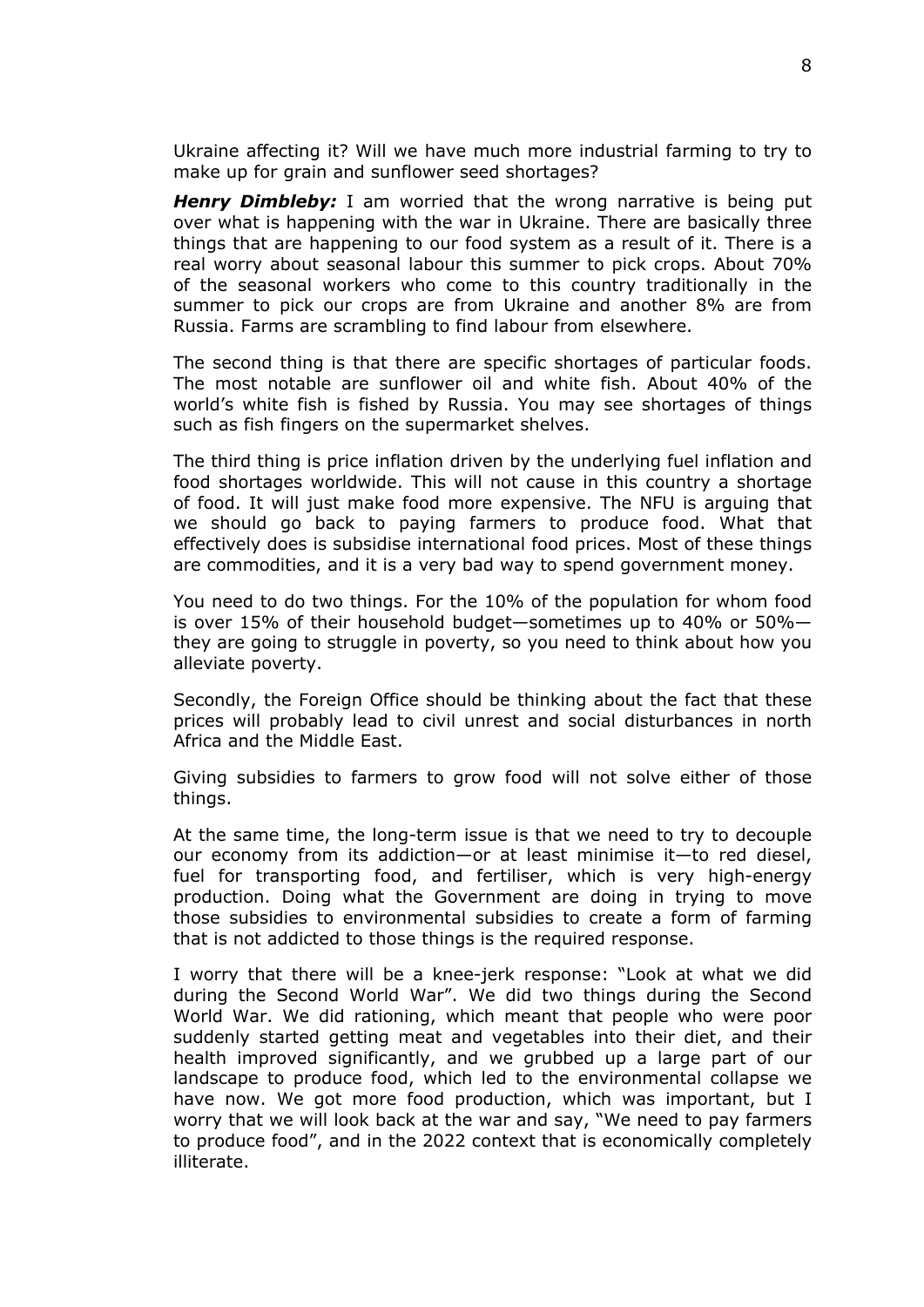Q101 **Lord Grantchester:** Thank you for your submissions and for coming before the committee today. Perhaps I will drill down a little bit as there are many destinations.

What initiatives—public, private and third-sector driven—have been most effective at influencing consumers' food behaviours in relation to climate and environmental goals? What are the most effective labelling practices for choosing and disposing of food products, and how successful have these been.

Secondly, how has technology been harnessed by businesses and organisations in the sector to enable behaviour change for climate and environmental goals?

Finally, what is the role for public procurement in shaping consumer food habits for climate and environmental goals?

In your answers will you say whether we have picked out the right three? Which of the three has been most productive to date, and will it change? What others are there—for example, celebrity endorsements and social media, chemical versus biological for health? How would you rank all these factors?

*James Hand:* I can speak to labelling and technology, as that is the experience we have had at Giki.

We previously had an app called Giki Badges, which rated supermarket products on whether they were sustainable and healthy. It looked across 13 different areas and was used by about 60,000 people.

The results that we saw were very clear. The first is people's need for simplicity. Even though we gave lots of additional information about what was behind the badges, often they just wanted a simple yes or no. Indeed, some of the most common feedback was, "We don't even want 12. We just want one". That really highlights the challenge of good labelling that Tim referred to earlier.

The second thing they want is consistency, and by consistency they mean that if they are looking, for example, at food, they want to see it across all foods, not selectively disclosed or selectively coloured.

People are also very used to digital products that are near perfect. Most of the apps on our phones are incredible. As soon as they see information, they also want to know what the alternative is, and where they can buy it. That one-click solution is what many people want, despite the challenges of doing it. It really highlighted that labelling is one part and that people really want the solution of how they turn that labelling into actual action.

In terms of how technology is being used, we work with companies that are helping their employees to live more sustainably, and their technology can be very useful to provide a platform for people quickly to get a sense of their own environmental footprint. We look at the different groups of people who are engaging on sustainability issues.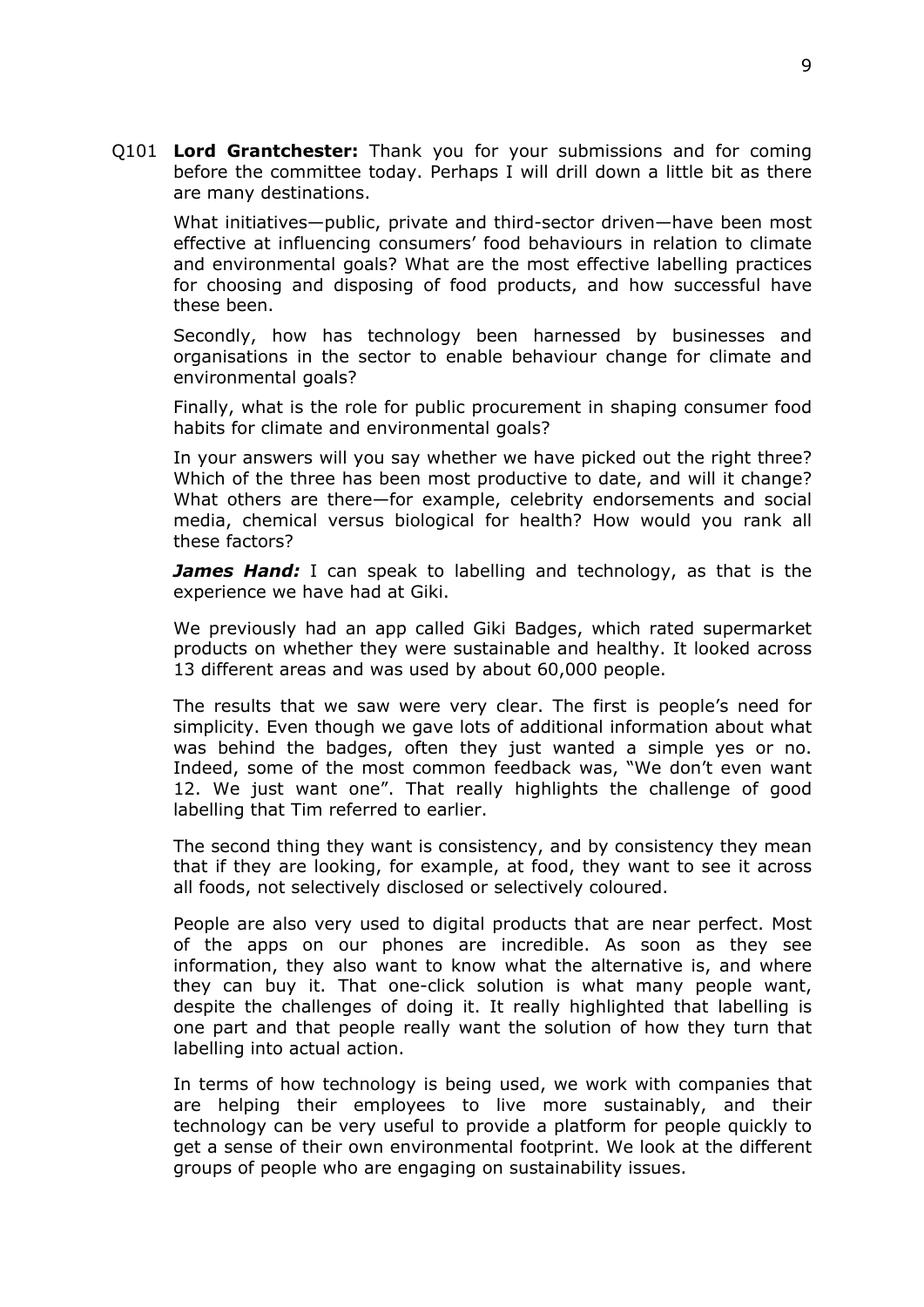There is the group we call the super greens. They have not grown much over the last couple of years. They have always been there, and they have always done what they think is right for the environment because it is the right thing to do.

The next group is the aware greens, who are concerned about climate change. It is that group that is growing very quickly and is very digitally aware, wanting to see digital platforms that can give them some sort of personal journey.

However, we have also found that a digital platform by itself is insufficient. People will make changes when it is also personal, or it involves them discussing things with their local community; and their local community, of whatever form it has, can also bring local knowledge. A digital platform by itself—for example, there are some pledging platforms where you can pledge to take environmental action—looks incredibly appealing, but the actual conversion of pledges to action can be well under 10%. It is almost a form of personal green-washing.

Something that can take people all the way through, which thinks about their model of decision, is where technology can have a really good impact: not short-term technology—not dopamine hits—but putting together the information that they need at the right time so that they can go through that pathway of the changes that they need to make.

*Professor Tim Lang:* Building upon that, I think that James has put it well. There are a lot of experiments going on around the world, and indeed in Britain, and he has given a flavour of that.

To answer your question, Lord Grantchester, I do not think there has been any effective labelling; we do not have any. That is why it is critical that your committee comes up with a call for government to be coherent about it. It cannot just be devolved to companies. There is such a fear of the nanny state that we have allowed nanny corporations to shape behaviour. We have to grasp this nettle and say there has to be a national position. Those who voted for Brexit said, "Let us take back control". Actually, we have ceded control to corporations. We are weaker now. We have less leverage on it.

Here is a test for the Government. Are they going to engage with and, to use their favourite phrase, empower consumers at the collective level? That means that we do not want hundreds of different apps; we want one app. It needs to be one, QR-based system so that we can go into more information and get it. It needs to be properly audited. It needs to be there in a way that the public can have trust. The Nordic nations are edging toward something like that, but have not done it yet. They have had the experience of having and building a confident position from a government body away from commercial interests that the public then trust.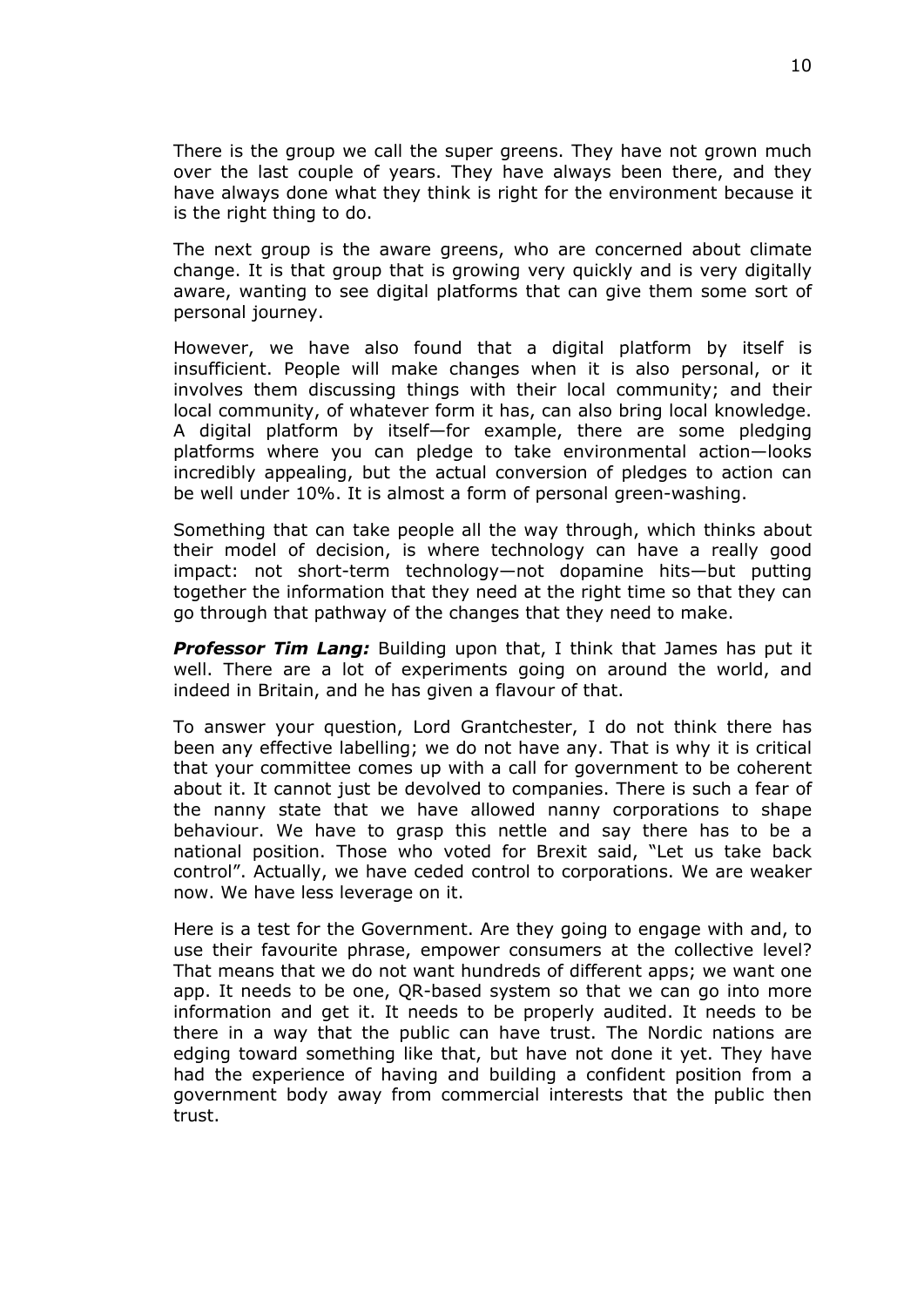I am sure that James would agree, and I know that Henry agrees, that food is a trust relationship. You have to build on that trust and accelerate it, if you want to get population change.

On technology, I will leave that to what James has said and perhaps Henry will add more, other than repeating a point that I just made. The critical thing is not to have technology cacophony but to have technology coherence. I think that has to be a principle that your Lordships' committee's recommendations endorse.

Your third question, Lord Grantchester, was about the role of public procurement. Forgive me for being a bit scathing about this. I have had 45 years of working in food policy. I am fed up with people saying, "Let's just do a bit of public procurement". Public procurement is tiny in the food system—absolutely tiny. If we do not address the big commercial relationship of the consumer to supply chains, it is a waste of time.

Of course, public procurement is quite important. It is pretty good for anyone who has been into hospital or goes to school or whose kids go to school. You want to know that the food is fit to eat. It would be quite nice to have an audited scheme of proper, sustainable dietary guidelines applied to all foods, but it cannot just be in the public zone. Most food is eaten through private commercial relationships. I am part of a team that is calling for sustainable dietary guidelines to be applied everywhere. It is radical, it is bold thinking, but if we want to reduce food's climate change and biodiversity impact—and I agree with what Henry said earlier: it is not just climate change; it is a whole weave and web of damage that the food system currently does—we have to set clear goals and clear guidelines.

The Government have been in complete disarray by breaking up Public Health England. For better or worse, they have done so. We have to get a grip of the eatwell plate. It is nutrition, it is dietary guidelines; it is not sustainable dietary guidelines. I would make that one of the recommendations for your committee. The country needs sustainable dietary guidelines. We should have them straightaway. They would set the template against which the technical innovations of the like of James's could then experiment with and develop.

I understand why you asked about public procurement, but, please, let us grow up. That procurement is tiny.

**Lord Grantchester:** Public procurement is always highly political and of course does not allow for the incoherence between government departments in policy. Lord Whitty, do you want to come in on the back of that?

#### **Lord Whitty:** After Henry.

*Henry Dimbleby:* As Tim said, there is very little evidence of ways in which you can, at a population level, change the environmental impact of the food people buy. One of them is by just making what is available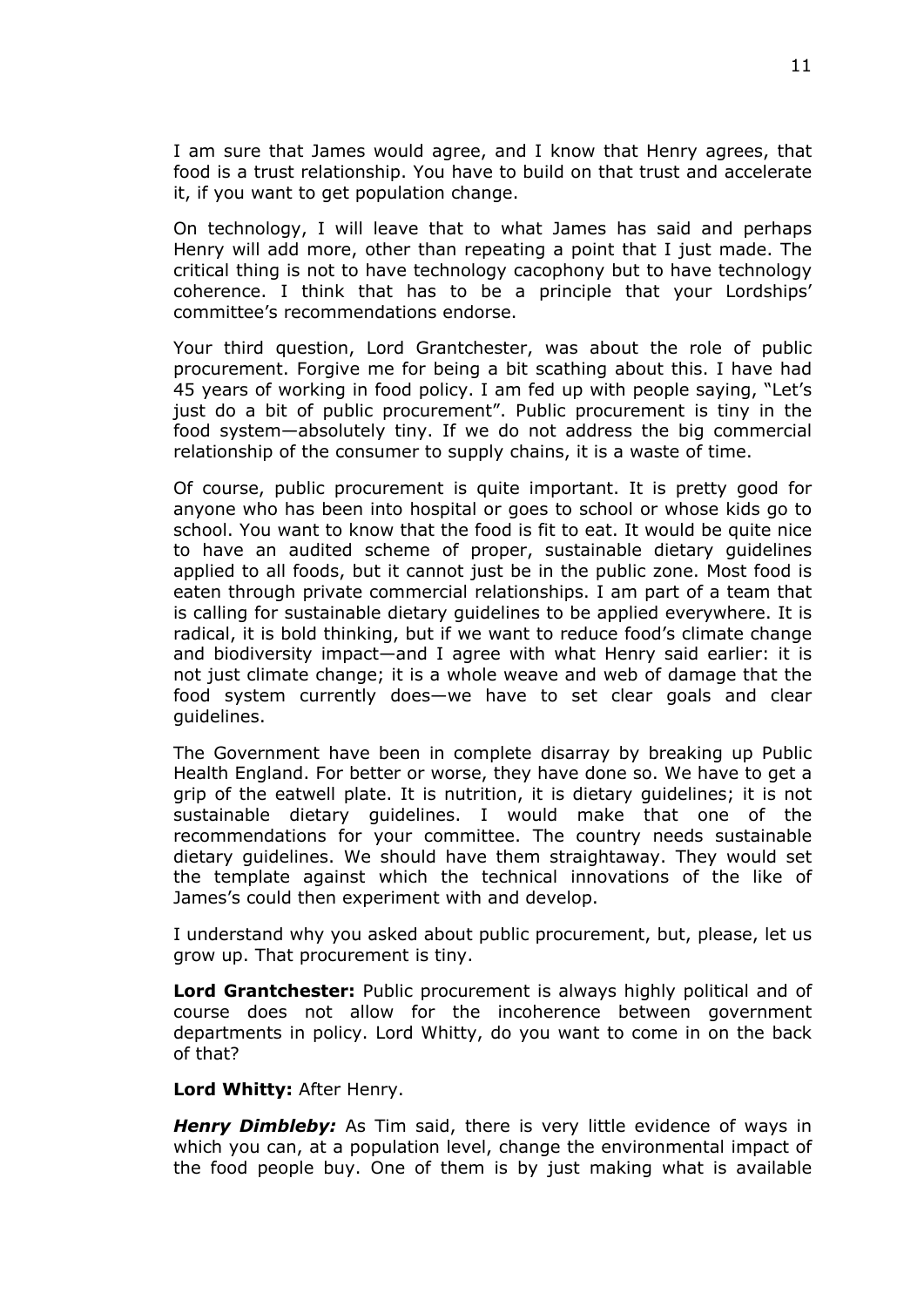more environmentally friendly. There is a series of legislative approaches, which I am sure we will talk about later, which would ensure that the environmental impact of food was built into the cost, and where, if it was regulated, we could have trade deals whereby environmental impact was reduced. That is a huge way in which government can help so that the consumer does not have to make the decision.

On labelling, again I agree with Tim. I think it is important, but it is not going to change consumer choice. It will change the behaviour of companies, particularly where they are marginally doing things that are destructive. A couple of my recommendations were on mandatory reporting and labelling.

The industry's common theme is, "We just follow the consumer". Actually, we know that that is not true. For example, with huge amounts of advertising and a persistent attempt to create novelty and new markets, it is possible to change what we eat. In marketing case studies, the avocado is always held up as something that was introduced to the western world which no consumer wanted, or knew about, and now is a staple part of our diet.

If you were to boil down the one thing that consumers could do to minimise the environmental impact of the food they eat, it would be to eat less meat. It just takes up so much of our land. It is not the methane emissions from ruminants. It takes up 75% of farmland globally and, obviously, that dominates the ecosystems within which it is produced. With the attempt to make people eat less meat, we can learn from the avocado campaign and from other campaigns and using celebrities. Quite a lot of work that is not public yet is going on behind the scenes to see whether we can create globally a similar advertising, marketing, positive framing for eating less meat. I think that could be quite interesting. If anyone were to ask, "How can I reduce my environmental impact?", you can just say, "Eat less meat". That is by far the greatest way in which they can improve their environmental footprint.

**Lord Whitty:** Everybody has hinted at this, but is not the elephant in the room the structure of the food sector and the domination of every stage by a very small number of companies, whether it is wholesalers, the big retailers, the food service companies, and, to some extent, the catering sector? They are all oligopolies. The disadvantage of the oligopoly is that no challenger can get in. The advantage is that, given proper pressures, they all change at once.

To take a wartime analogy, Churchill and Woolton were confronted with a much more diffuse food industry. All they needed to do in a wartime situation was to call in half a dozen to a dozen senior officials of major companies and bang their heads together to actually change the system. They were in charge of the message, in charge of the advertising expenditure, in charge of their technology and in charge of their product. Here, the Government have to act as well, through taxation and perhaps through public procurement to a limited degree. Essentially, it is getting all those companies to adopt broadly the same approach.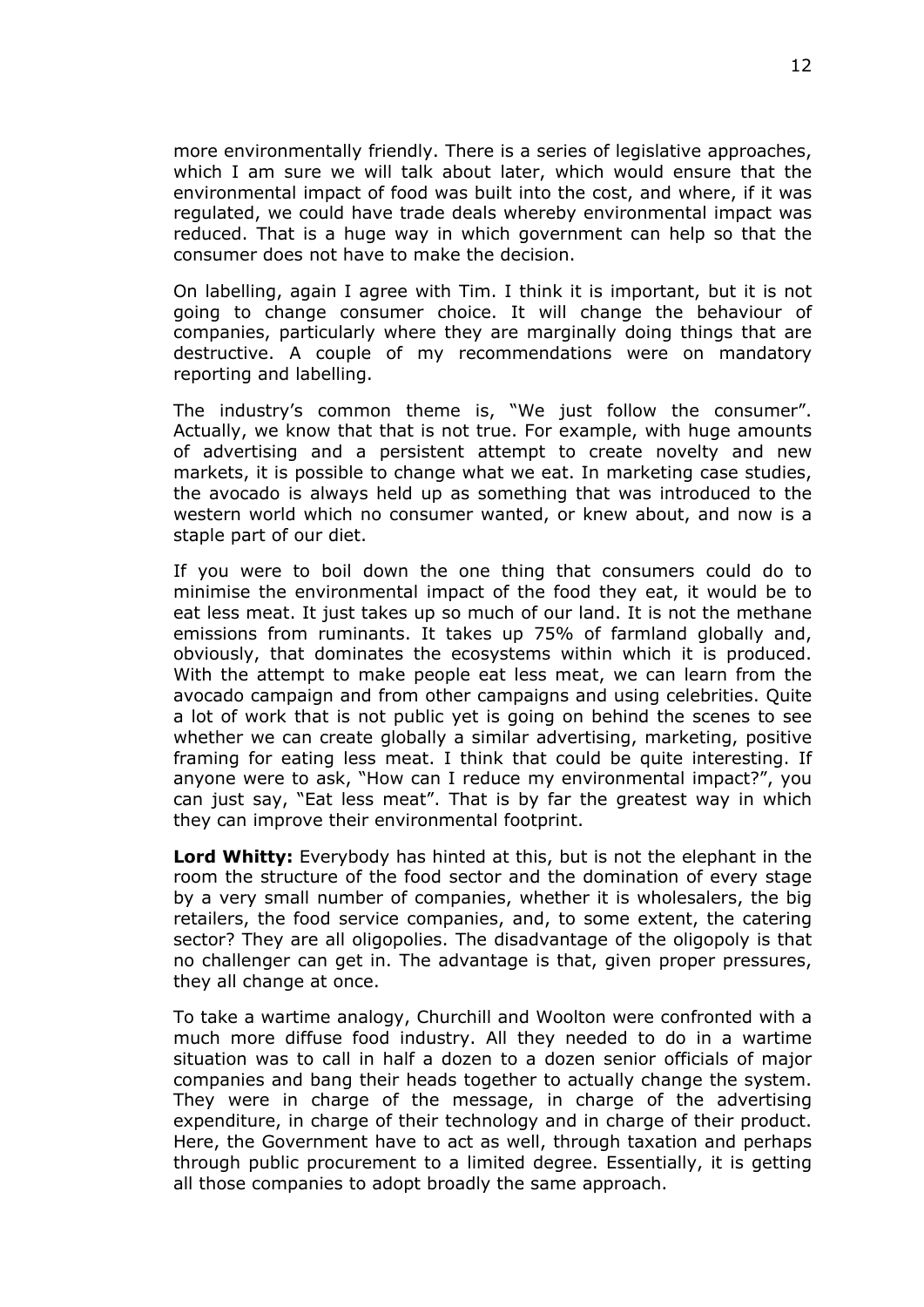*Professor Tim Lang:* I take the argument absolutely, except we have just come out of a two-and-a-half-year experiment over Covid in which the Government did not take their chance to persuade that oligopolistic power to change the food system. Defra just said to the nine retailers, "Get on with it". The result was, at one level, effective, but in changing the outputs of the food supply chain and public consumption, the Government missed an opportunity. What your inquiry is doing, as I understand it, is saying: how can we get from where we are now to a situation where the impact on the environment and climate change is far less? That requires government to set very clear guidelines about what it wants. It cannot just say, "Get on with it", to nine retailers, because they will do a little bit of tweaking here and there, and reduce a bit of plastic and displace it on to there, all of which sounds very good and is very honourable, and I respect some of the things that have been done by industry, but it is not radical enough. There is no sense of direction.

It has taken us 70 or 80 years to get into this mess and, on UN and IPCC terms, we now have eight years to sort it out. It has to be pretty radical and pretty fast. That will not happen through conventional market measures. It will happen through reframing the market, and being very clear about the direction of travel that we want from market dynamics, and that is what is not happening.

Henry is the person partly in the hot seat on that in terms of whether the English Government rather than the UK Government are actually going to get a grip and deal with some of the challenges that the *National Food Strategy: Part 2* report laid out last July. We are still waiting, and I am not holding my breath, to be absolutely honest.

The case for doing that has to have clarity from government to get that oligopoly power to work. It is very different in that respect from 1939-40. Let us not forget it. Lord Woolton basically saved the country bycompletely illegally—buying the entire Canadian wheat crop. This horrified Churchill and he then had to paper over it with retrospective legislation. I wish Mr Eustice would do something radical. There is no sign at all of that at the moment.

**Lord Lucas:** I find it really hard to get hold of reliable data, whether it be on simple things such as comparing the environmental impact of rail travel, or what level of food waste is actually occurring and what the underlying data is there, or why oat milk costs so much more than cow's milk. If we want to change that, who should be at the centre of it? What institution is capable of putting together data that we would all believe and is not already committed to one viewpoint or the other so that it will immediately attract the sceptics?

*Professor Tim Lang:* I can answer that very quickly. First, I no longer call Defra Defra, it is Dera; it does not do anything about food. The acronym has rather poor connotations in a cost of living crisis.

It ought to be Defra that co-ordinates it. Britain has incredibly good science and scientists and has the capacity to pull together solid,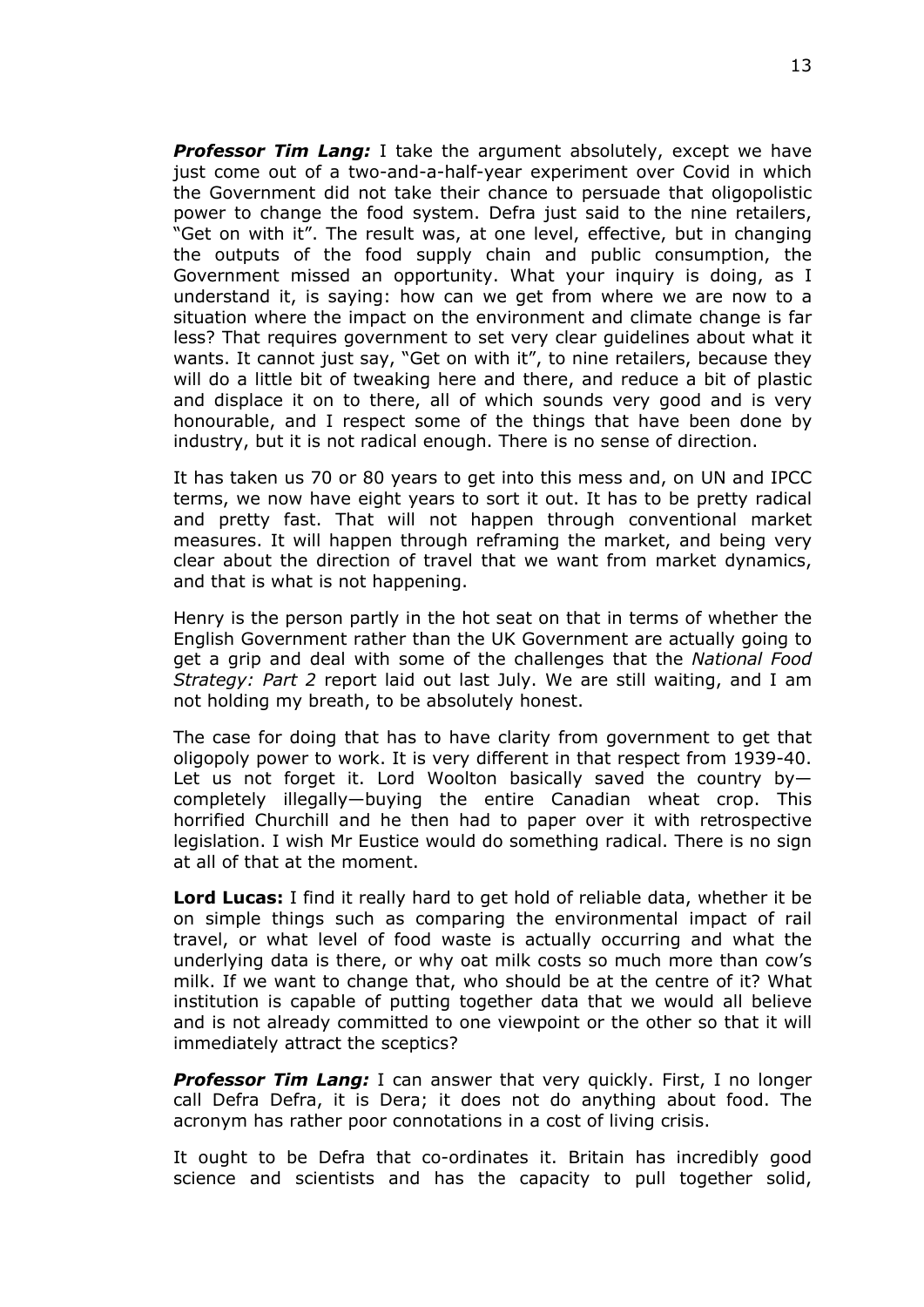trustworthy information and data on sustainable diets and everything that goes into them. One of Henry's recommendations in the *National Food Strategy: Part 2* was to get that data out into the open and liberate it from companies much more. I am sure he will want to speak about that. I think that the capacity of Britain to have a unified science base that is publicly available is very great.

What we have, however, and I am sure James will comment on it, is a lot of corporate data that is commercially confidential. The huge investigations that industry does—the Nielsens and the Kantar Worldpanels, and so on—monitor tens of thousands of British families every day, every week: what they eat, what they buy and why, et cetera. We have data that is there but not being used for the national interest.

Again, this is part of my, if I am allowed to, recommendation: that your committee make a clarification of sustainable dietary guidelines—not throw away the eatwell guide but turn it into sustainable dietary guidelines; and, secondly, to have an evidence base that is constantly updated. In my book, I made a recommendation for a new national food security and sustainability institute to co-ordinate all this data in one trustworthy source. At the moment the Government just keep on pushing and pulling the agencies that have the potential to do that. Defra ought to be doing that and ought to be co-ordinating it, but it is not.

*James Hand:* I agree that there is a huge role for some open central repository of data in relation to carbon. Carbon accounting is pretty simple. It is the emissions factor of something and the quantity of that thing that you are consuming, and that is it.

The complexity comes in because your life is complex and you are doing that across transport, and your home, and the food that you eat and the things that you buy and sell. When we have built our own models, we have more than 10,000 variables that feed into that to help an individual work out what their footprint is. They do not want to know that.

It would be far better if they were standardised so that lots of different initiatives could use it. What is happening at the moment in the private sector is that that is being done by innovative companies or innovative charities.

The conversion factors that Defra already provides are world leading. They are some of the strongest that you see around the world, but they are also very narrow compared to the scope of somebody's lifestyle.

I would concur that there is a huge role to do that, because the quicker it is standardised the more people can innovate and come up with some good solutions to help people cut their footprints.

*Henry Dimbleby:* May I say a quick word on that? This is an area now, in terms of public availability of data, where there is in some parts of government—our Chief Scientific Officer and in the ONS—an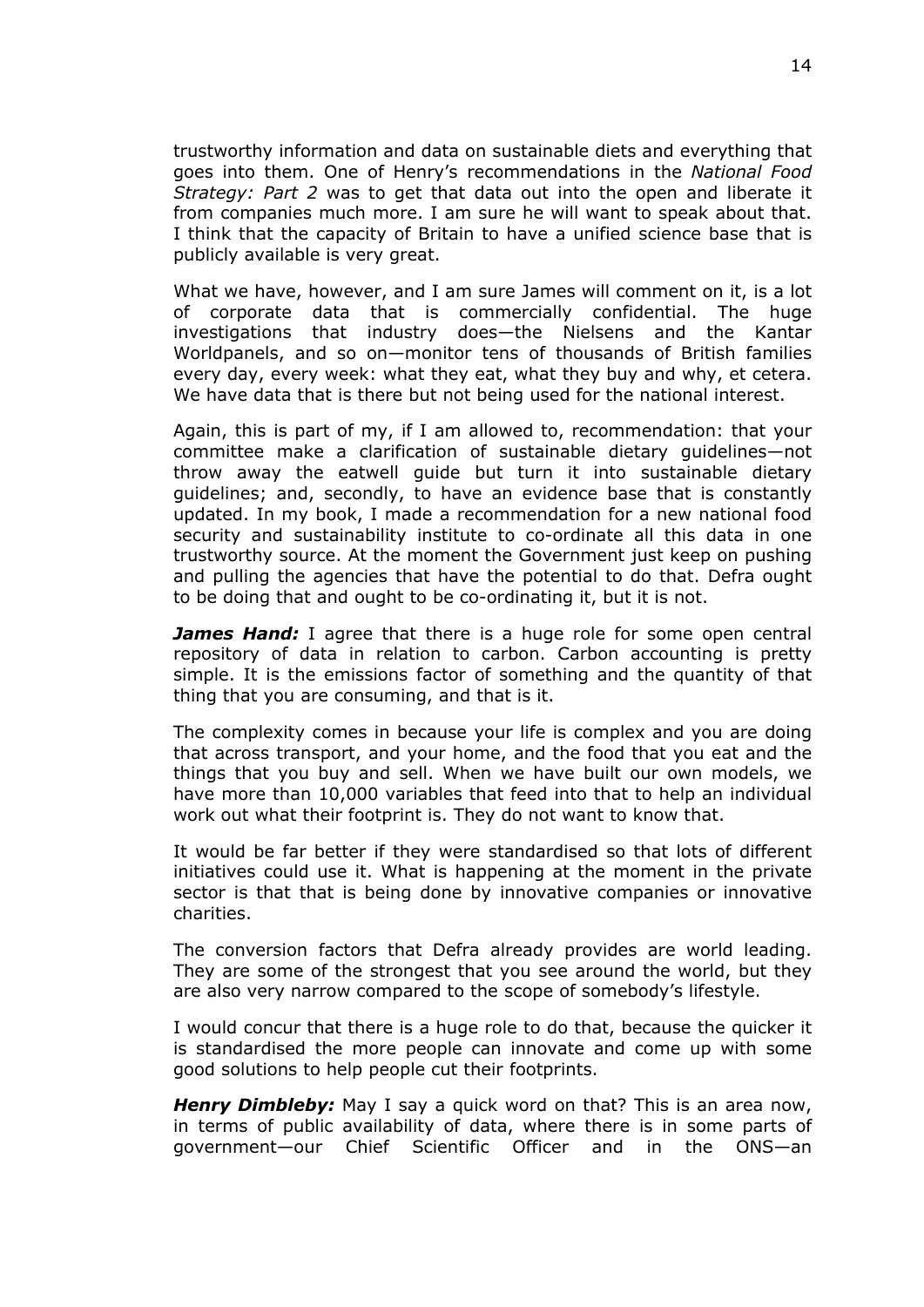understanding that across the board, in all sorts of fields, setting the data free in an easily consumable way would be enormously powerful.

There are a number of steps that you need to go across. First, you need to create a map where you make all data that government has available. I have spoken to farmers who have been in Defra and looked at the data Defra has on their farms, and it has completely changed the way they think about farming them. Defra holds data about their soil, about water, which is not easy to get, and it has changed the way they want to farm. The first thing is to get that data available.

The second thing is to work out how to get hold of other data that are available but locked up in companies, or elsewhere, so to think about what full set of data would be useful and work to get that on to the map.

The third step is to create what are called semantic maps, so that the data is not only available but is marked in ways that enable people to use it in their models. For example, a kilogram is formulated in a certain way. You need to create a dictionary of how you can use the data.

The final step is to make it live. You would have to have different levels of access, but an example that the former CTO of Ocado always used to use is that he has empty refrigerated vans going around the country that could be used for all sorts of other purposes, such as delivering blood or transferring blood between NHS hospitals, which the NHS finds difficult. That is the way things need to go.

Who does it? I think the ONS in government is the body that understands this best, but it then needs to work with the different government departments to produce the relevant maps in their areas. Defra definitely should be leading on rural land use.

In the end, you want all these maps layered on top of each other so that there is one set of data that is live and available to the country. The power of that will be completely transformational. What is extraordinary is that every business has this for its own business. Every business understands the importance of data, but they are only just beginning to get it across to government how just having data available changes systems and decisions. I think we are 15 years off getting to where we need to be, and that is probably 15 years behind where we need to be in this area.

**The Chair:** That is really interesting.

**Lord Grantchester:** May I quickly nip in with a comment? I know we are short of time.

I am a dairy farmer. The supply chain looks over every facet of what we do. Each year we go through an environmental climate change/carbon footprint analysis. They come and ask questions of the business. I tend to think, without going deeply into it, that the answer comes out: where is it in the huge margin of trying to work out the footprint of, for example, straw use in bedding a cow down? And so on. I wonder whether that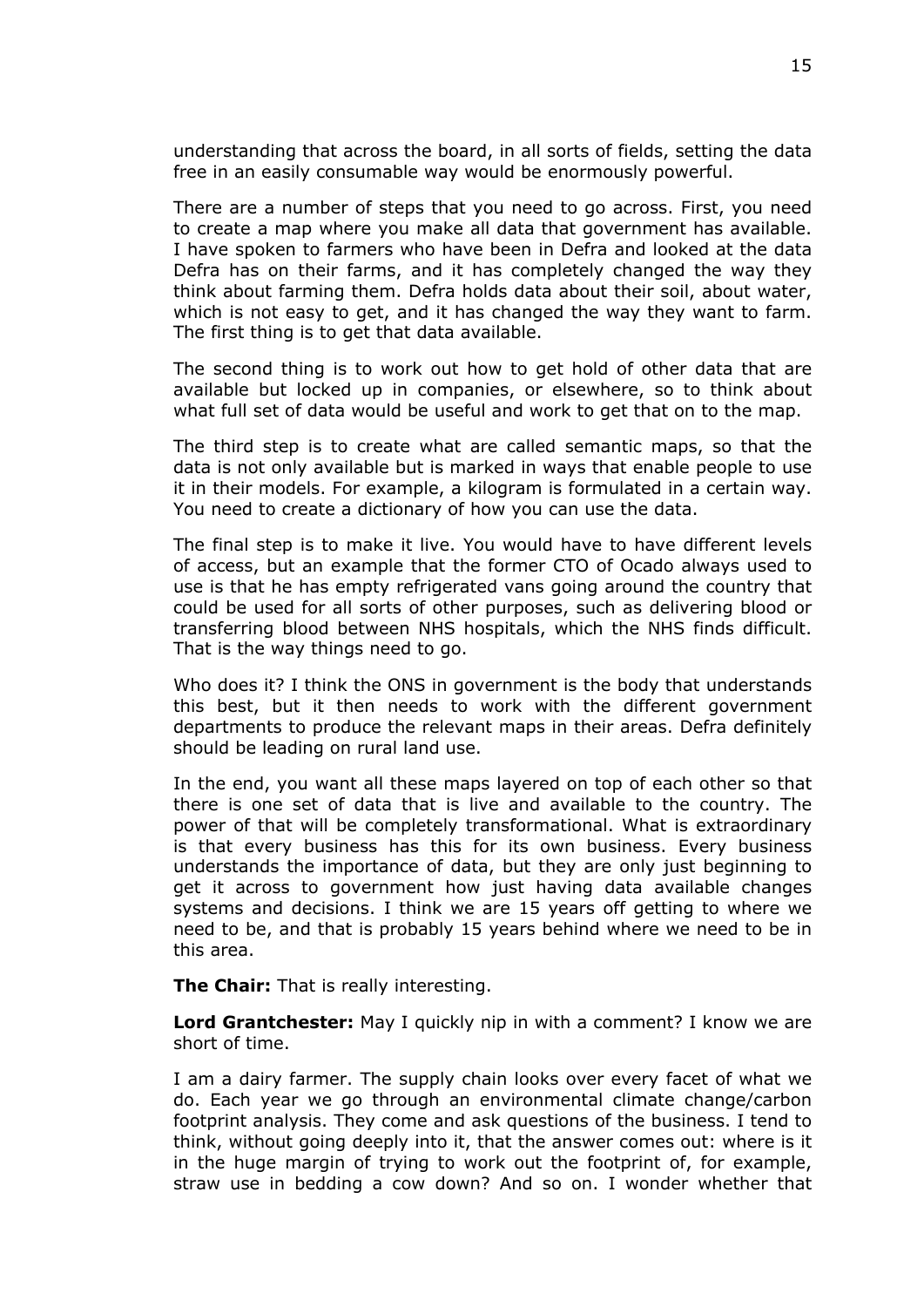scope of error, when magnified with everybody else's farm, means that it gets wider, or do we somehow narrow all the answers into some kernel of truth and we get told the environmental footprint? Does Henry have any reflections on that farmer's view, whether it is correct or not, and how it then translates into Defra policy?

*Henry Dimbleby:* When you are dealing with data in any organisation, how clean and good that data is is always an issue. You will be aware within your organisation of the level of confidence you can have in different pieces of data. In the decisions you make, you will always think about the impact of getting this wrong and how good is the data, and you will try not to make big decisions on data that you think is not as reliable. That will be a problem.

When you do this, and try to get data, people will say, "This is rubbish and that's not right", and they will try to take it apart from a number of different angles. The fact that the data will not be perfect originally is not a reason not to do it. You need to start doing it and as you expose data to light, to academics, to businesses, and to people who are using it, they will begin to clean it up and point out what is good and what needs improving.

It is definitely an issue at the moment. The data is lousy, it is in the dark, and therefore it is miles off where we need it to be. No one can honestly say they have a really good way of measuring how much carbon is stored in a field's soil in a way for which you could give carbon credits. At the moment, that is not possible, but if we begin to bring that data out and say that is an intention, we will get better at those kinds of things.

Q102 **Lord Colgrain:** I would like to ask Tim one question specifically and Henry one question, coming back on something that each of you said.

Tim, you talk about public procurement being very tiny, and that is slightly news to me, because I was thinking about schools, hospitals and prisons, and I thought that would be quite a body, but you say it is not. Would you be kind enough to give us the actual data?

Secondly, you said we need to do something radical. Could this committee propose to the Government that they take a real stand on public procurement?

*Professor Tim Lang:* I do not have the data with me on public procurement in relation to the total population's diet, but as regards money—I think I put it in my book, and I can dig it out—Britain spends, at the last year's estimate, £223 billion, so that is a quarter of a trillion pounds on food and soft drinks in total. That is the total expenditure. I would be surprised if public procurement was anywhere near even 10% of that. I will get you the figures and send them to you.

*Henry Dimbleby:* I think it is 5% of total calories consumed.

*Professor Tim Lang:* There you go. I think you had it in your report, did you not? It is small. Please do not let me give the impression that I think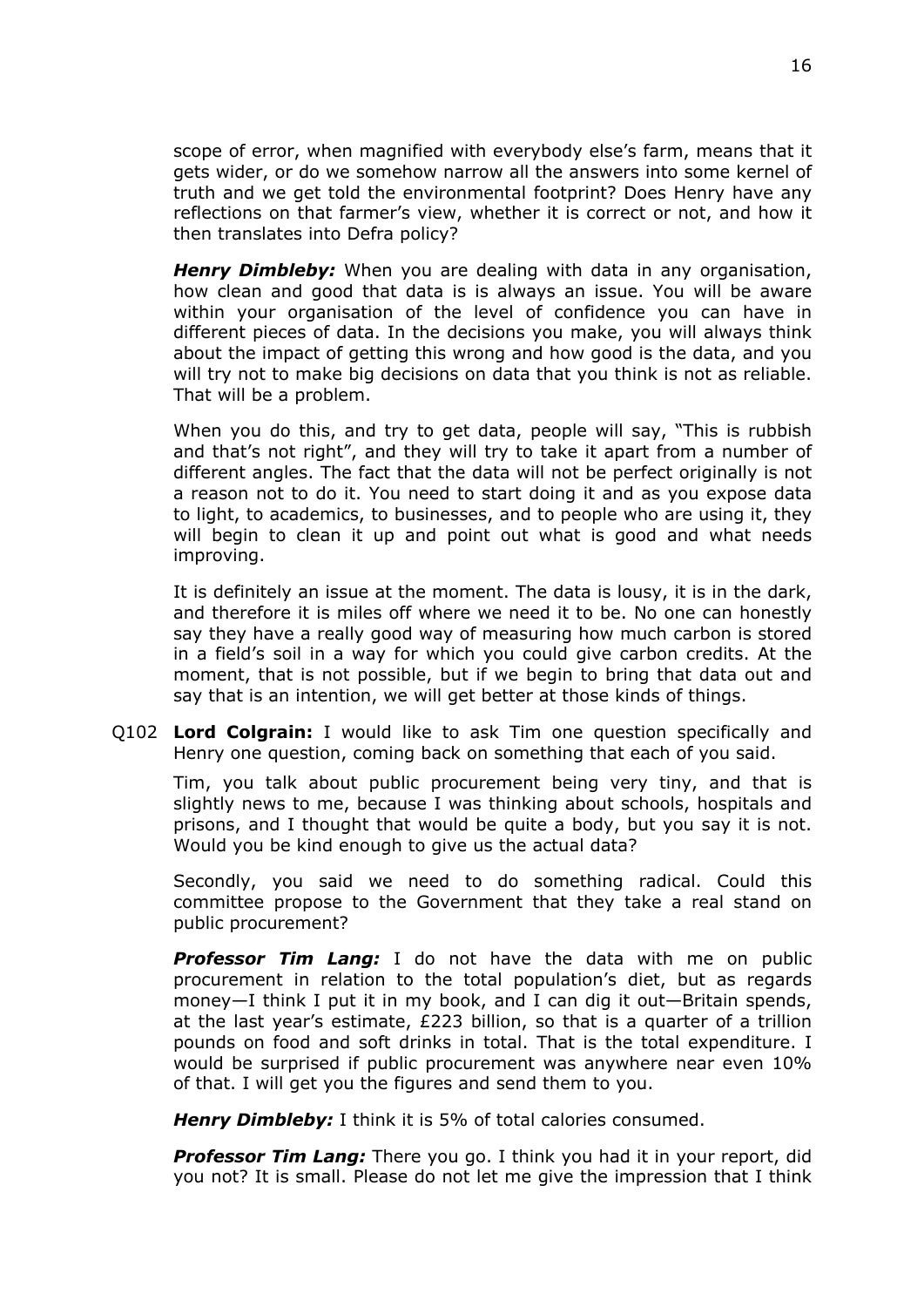it is unimportant. That is not what I was saying. I was saying that it is small and that committees such as this, with great respect to your Lordships, always say we must do something about public procurement. It is private procurement that is much more important. Public procurement, as anyone who knows about this—I am sure Lord Lilley knows about it as he has a track record on this—has had 40 years of being told it has to ape private procurement, and cut costs and privatise and outsource, et cetera.

My point is that we need to have a common, coherent set of guidelines about what we want from all procurement. My central point is that that is the role of having food-based sustainable dietary guidelines. That is what the eatwell plate ought to become. At the moment it is toothless. It is just vague advice. It is not translated into how a restaurant views what its output is.

Following up that radical and bold theme, I am part of a group internationally that is trying to explore how we get sustainable dietary change through the eating-out restaurant sector. Henry Dimbleby is one of the great founders of the Sustainable Restaurant Association in Britain, which has been fantastic at pioneering the thinking and voluntary education of the restaurant and eating-out market, but the scale that that is operating at is too small.

What could we have? You will remember that, after the 1980s' and early 1990s' food safety crises, a system of scores on doors was borrowed from the Nordics. We have hygiene monitoring being done by environmental health departments of local authorities.

We ought to have sustainable dietary scores on the doors. Is this restaurant broadly reducing its carbon footprint? Is this restaurant taking waste so seriously that it minimises waste and, if there is any waste, it goes to compost rather than landfill? There are certain directions of what good practice would be that the industry is beginning to come up with.

Lots of private consultancies are exploring these things. But it needs to be done now at scale. We need a national scheme that says, "Dear Britain, the eating-out market is 30% to 35% of total food consumption in Britain and, getting back to something like that again post Covid, or in the new phase of Covid, we now need to address that".

That would have much more of a knock-on on to how people eat in their private homes, because it shapes culture. Britain has become a much better and nicer, more flexible, more imaginative eating culture in the last 50 or 60 years, partly because we have got wealthy and partly because of Europeanisation and holidays, and people beginning to relax. When I was a child, British food was brown and dreadful—famously dreadful. Go and read all the critiques of the Derek Coopers and the great *Good Food Guides* of the 1950s. That change needs to be done at an institutional level, not at the individual level.

**Lord Colgrain:** I am conscious of the time.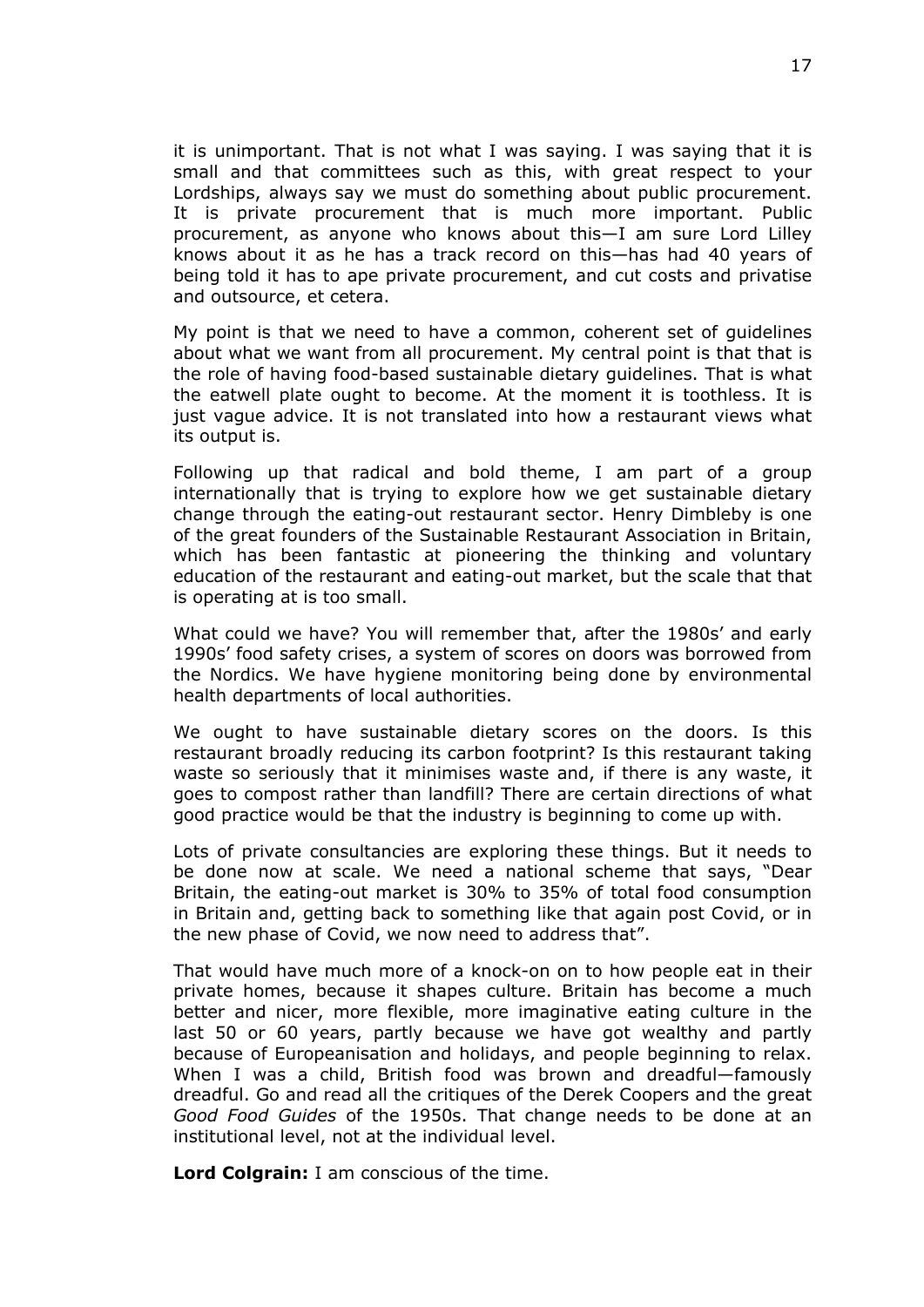I come back to something that you, Henry, said right at the beginning about the buyer's recognition of something that has a Union Jack on it. The British farming industry has been trying quite hard to get the red tractor logo recognised. Do you feel it has been successful in that regard?

*Henry Dimbleby:* The red tractor is interesting. Obviously, it represents pretty much minimum legal requirement standards. It is very little above that. Our legal standards are pretty good, although not perfect compared with those of other countries. I think it has recognition and people like it. It is going through a very difficult phase at the moment, as you probably know, because it is beginning to apply red tractors to things that are not necessarily reared in this country, et cetera.

The first thing the Government need to do on labelling and regulation is to own the measurements, and to say, "Here are the things we care about", and, as Tim said, that should be broader than carbon and biodiversity. It should cover labour relations, modern-day slavery, et cetera. The Government should own how those are measured, so when you get a label you know that it is measured in a way that the Government have put their seal to.

As for creating a government scheme above that, I worry about the government gold standard; in the nature of it, it would never keep up. I think that the Government should be responsible for saying, "What you're saying is true", and they should, certainly for their own products, mandate that procurement is assured by schemes that they recognise, but I am not sure that the Government should run the scheme.

Q103 **Lord Lilley:** When Professor Lang advocates a national set of sustainable dietary guidelines, will he illustrate what that means? I have no idea.

Secondly, Mr Dimbleby, you said that paying farmers to produce more food is an economically illiterate response to a food shortage. As the landowners on this committee know, I am no enthusiast for subsidising farmers, but I was taught economics at Cambridge by a range of economists, from communists, socialists, dirigistes, and even a few closet market economists. All of them would have thought that a natural and economically literate response to a food shortage would be to produce more food. Please comment.

*Henry Dimbleby:* Do you want Tim to comment on his thing first, or me to comment on that thing?

*Professor Tim Lang:* I will go first and then you can have the fun of answering that.

We have a set of national dietary guidelines at the moment called the eatwell plate. It was originally set up under the Department of Health and then devolved to the Food Standards Agency. Then it went to Public Health England, and I think it is now about to go back to either—Henry, you probably know more than I do—the Food Standards Agency or to—

**Lord Lilley:** What does it say?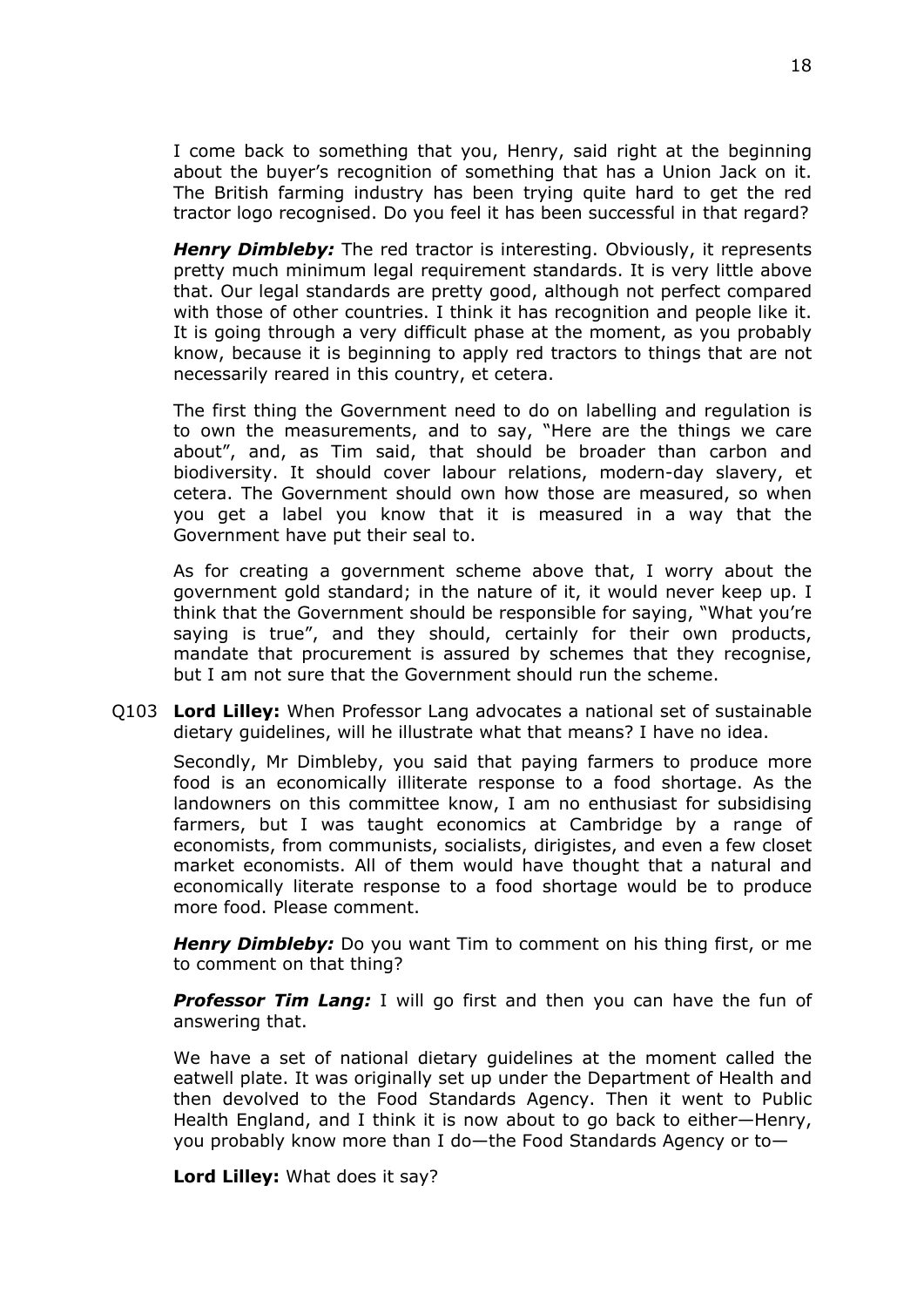*Professor Tim Lang:* It makes recommendations. It has a notional plate: how much meat, how much fruit, how much vegetables, how much grain, how much fish, et cetera. It makes recommendations and in the bottom left is the interesting bit. After Public Health England did some work with the Carbon Trust, which obviously made the point that Henry put earlier, on the critical role that meat and dairy have as regards the carbon footprint of your diet, at the bottom left in little writing, it says, "Please cut down your red meat and only consume fish from sustainable sources, if you can".

People such as me say that the whole of the environment is in that minute bit of writing that no one can read on the plate, whereas, in fact, the whole of the plate needs to be thought through in terms of environmental impact. You are showing the plate, thank you. When I was recommending that the eatwell plate become sustainable dietary guidelines, I was wanting to have a rethink of that.

**Lord Lilley:** Someone such as me is ignorant of this, and perhaps I am particularly ignorant, but do you think it would have an effect if it was reclassified a bit?

*Professor Tim Lang:* Yes, it would, because it is the only notional advice on which government is unified. Whether you eat in a prison or eat at a restaurant, or cook and eat your own food at home, in theory, this is what we as a nation are aspiring to eat. If you did not know that, you now do.

**Lord Lilley:** Does Lady Lilley?

*Professor Tim Lang:* I will leave that to your domestic relationship.

**Baroness Northover:** You mean in what she is asking you to cook for her.

*Professor Tim Lang:* I think that James would probably add that we ought to be having the carbon footprint of that. He was rightly saying that life-cycle assessment and analysis is pretty easy now. We have developed the methodologies. They are accurate, they are agreed, and there are PAS schemes that ratify what they are and should be, and how they should be done.

We need to do that for food's impact on biodiversity and on soil and embedded water. People such as me are arguing that we should have embedded water as a factor in what a choice of diet is. Water and biodiversity both end up, as the carbon analysis does, by saying the quickest improvement one can make, both as an individual and as a population, is to cut down on meat and dairy.

**The Chair:** Shall we get Henry in to answer on the economics?

*Henry Dimbleby:* Just a quick footnote on that answer first. SACN is a group of scientists who work to direct government—I think it stands for the Scientific Advisory Committee on Nutrition. It recommends the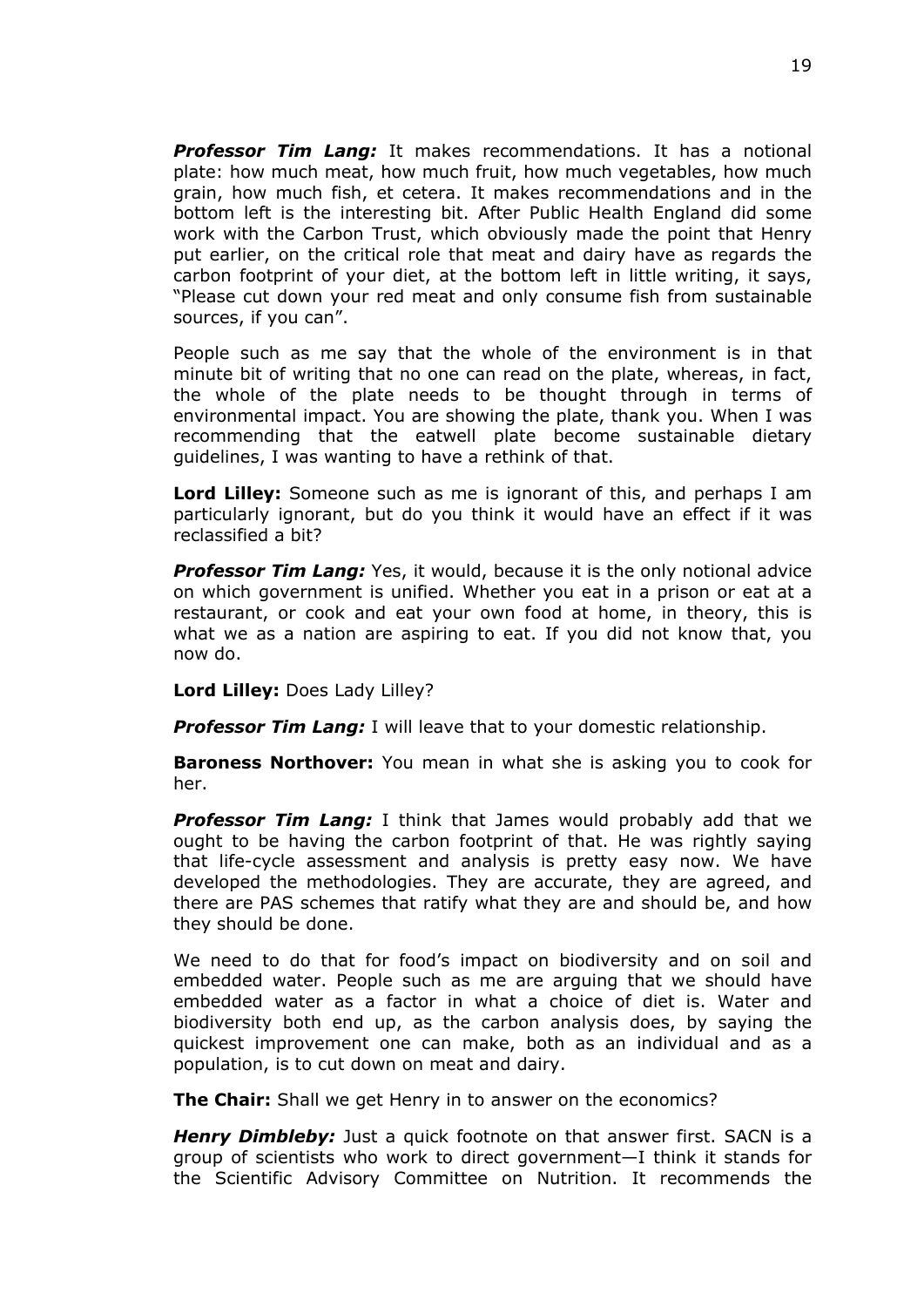specific diet in words and numbers. That was taken by Public Health England and turned into a communication device, which was the eatwell plate. The Government need to add to that group, to create a new committee—very wonkish—on nutrition and sustainability of food that comes up with the numbers.

As for who then turns that into communication, it will probably be, just because someone has to do it, Chris Whitty's new group, which has taken a lot of Public Health England in, OHID, the Office for Health Improvement and Disparities. There will need to be some government working. That is what needs to happen there.

Going back to farming and subsidies, as you all know, before the Second World War we grew about 30% of our own food. There was a great risk if that were to be cut off. By the end of the Second World War—thanks to payments to farmers to grow up hedges and to grow more food, and directives to grow less meat; the Government said we needed to grow much more wheat and vegetables because meat is incredibly inefficient we ended up growing about 75% of our food.

With the expansion of the European market, those subsidies continued to grow in two ways—direct subsidies for growing food and at the same time subsidies in the form of trade barriers. For example, Italy argued for huge tariffs on rice to protect the northern Italian rice market. It is just one example of a trade barrier. Those of us who are old enough to be alive then—probably all of us—remember that that led to overproduction, butter mountains and wine lakes, and so on and so forth.

Basic payments in the UK were effectively putting up land prices and rents for tenant farmers. The economics of it all went straight through the system and made land more valuable. Clearly, that is not a good use of taxpayer money.

The intention now is to move those payments, rather than just increase the price of land, to create environmental goods—to sequester carbon, to restore biodiversity, and to maintain cultural assets, in some cases. I do not think anyone is suggesting, for example, that the Dales should be turned into woodland. Those walls and pastures are very important culturally. What will happen to the level of food is that, largely speaking, the upland farms, the livestock farms, which are the most worried about it, can be more productive. They will have fewer ruminants, but they will still have ruminants doing sustainable grazing, and they will have more wildlife. Most of the farmers who have made the transition have more people working on the farm and are putting more back into the economy.

By continuing the basic payment, you are either putting up the price of land or, if you are subsidising wheat or the big calorie producers, you are subsidising things in a global market.

You need to keep an eye on food security, as has happened. I agree with Tim. Defra produced a very good food security report in December, which I strongly recommend everyone read if you have not read it. We need to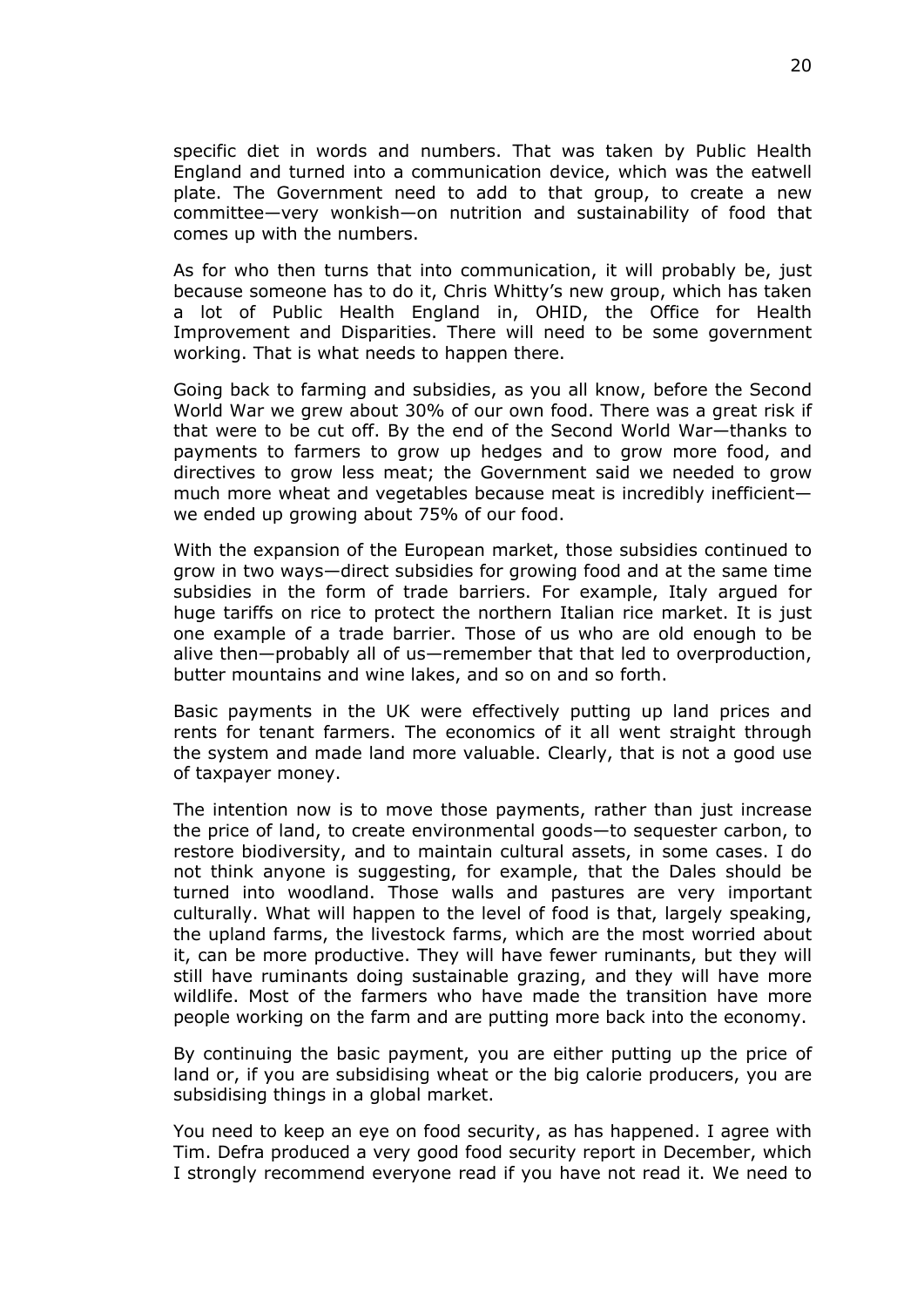keep an eye on it, but I do not think that stopping payments for the environment to sequester carbon to change the climate—to stop biodiversity collapse—is the right answer to the food crisis we have at the moment.

That may change. If it becomes the case that our trading links with the rest of the world are severed, if we have the equivalent of U-boats stopping food coming from the continent to us, it would be a different situation, and it would require a different response. If you keep an eye on the overall level of food that we produce, and keep it over 60%, you have time, as the Second World War showed, to make that transition.

**Lord Lilley:** That does not answer the question, but—

*Henry Dimbleby:* Ask it again and I will definitely answer it more directly.

**Lord Lilley:** I agree with you. I wondered why you thought it was economically illiterate to encourage more food production.

*Henry Dimbleby:* Because it does not make you have more food available in this country. Basic payments do not do that. That is why, for the reason I gave.

**Lord Lilley:** I entirely agree with you that if we pay £5 billion to farmers it goes through to landowners eventually, but if we pay it in proportion to the food they produce, they will produce more food; if we pay it in proportion to the number of cowslips they grow, they will grow more cowslips. It will end up in the hands of landowners—you are quite right.

*Henry Dimbleby:* If you pay people to produce more wheat, on a global market, that will end up as a subsidy. The total will be spread out. You might grow a bit more in this country, but it is not a good use of money when the problem that you have is poor people not being able to afford wheat. The problem is not that we do not grow enough wheat in this country. The problem is that over the next three years people will go hungry because they cannot afford the food. If you are making a decision between paying farmers to grow wheat and paying for the least affluent in society to be able to afford food, the problem you are trying to solve is the latter, not the former.

**Lord Lilley:** I agree with you. That was the correct answer to the question, and you have pointed out the error in my question.

**The Chair:** On that note of agreement, I would make a point about the food security report that Henry referred to. It is a very good read but was produced the day after the House went up, which ensured that there was insufficient parliamentary scrutiny, suggesting that there are plenty of interesting nuggets for us to pull out that the Government did not wish us to look at.

Q104 **The Duke of Wellington:** I declare my agriculture interests as detailed on the register.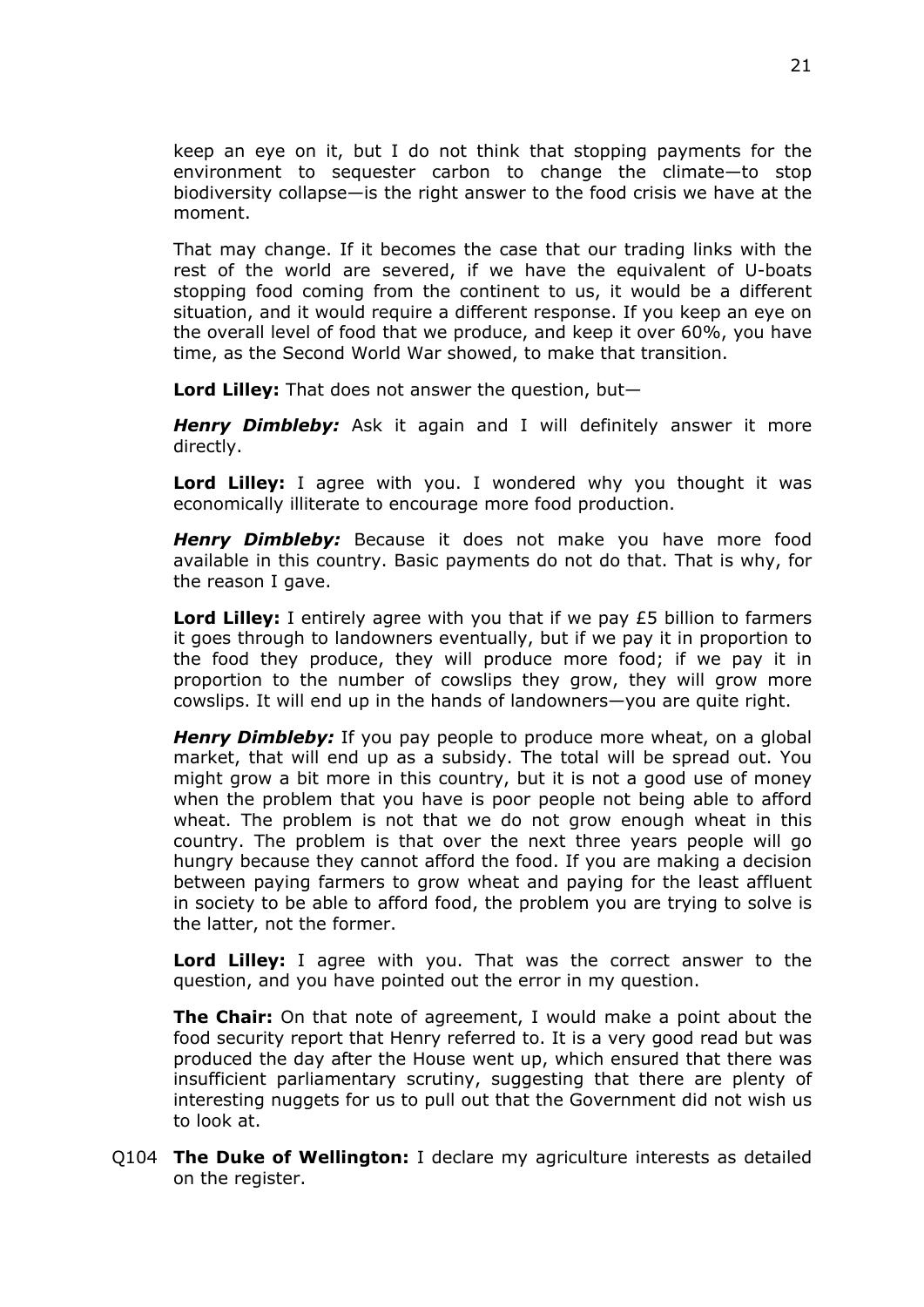May I address my question to Henry Dimbleby? I think you said, and I hope I wrote this down correctly, that 75% of agricultural land is used in some way for meat production. I hope I understood that correctly. I think by that you mean that a lot of agricultural land is dedicated to the growing of crops that are fed to animals. I think that is what you were saying. Of course, we have to recognise that in this country we have a lot of permanent pasture, or uplands or lowlands in pasture. I think that livestock grazed on this ground is actually environmentally quite efficient and quite benign, because what else do you do with permanent pasture other than plant trees, which does not help food production? There is a huge distinction between meat that is pasture grazed and meat that is fed in a feedlot in South America, North America, the Far East or Australia, where the environmental impact is considerable. I suggest that when you consider these matters you ought to make a huge distinction about where the meat comes from rather than simply saying that we have to reduce the consumption of all meat.

*Henry Dimbleby:* I think that you are right in what you say, but I would add on to that. Some 75% of the land globally used to produce meat, as you say, covers both the land that grows soy or beet, or whatever it is that is used to feed the animals, and the pasture. In fact, so much of the meat that we eat in the UK is fed from soy grown abroad, so 85% of our total food footprint is used for pasture and food grown here and abroad to feed to animals.

I think it is too simple to say that we are just going to reduce the consumption of grain-fed meat. The reason for that is twofold. First, if you are looking at just a carbon footprint, grazed meat in a horrific feedlot system is lower carbon than meat grown on pasture, so it is complicated.

The second reason is that a lot of the pasture in this country is grazed pretty intensively using quite a lot of nitrogen. What we need to do with that pasture is to get a bit of that land back. At the moment, we farm about 70% of our countryside. In our report we say that we think you need to take about 5% to 8% of that, which will be very low producing— 20% of our land produces about 3% of our calories on the least productive land. You need to take 5% to 8% of that, and pretty much take it out of production and use it for trees, restoring bogs, restoring nature. Even on that land there might be a little conservation grazing by native ruminants.

For some of the other pasture, you need to incentivise farmers to graze it in a less environmentally harmful way. It needs to be more attractive for farmers to reduce sheep numbers per hectare and to introduce more trees and more environmental benefits on those pastures.

Finally, if we manage to do that in this country, we have to be much harder at the border, because it is not sensible to create that change in this country and just let in cheap Australian beef grown on land that has recently been deforested to undercut our farmers.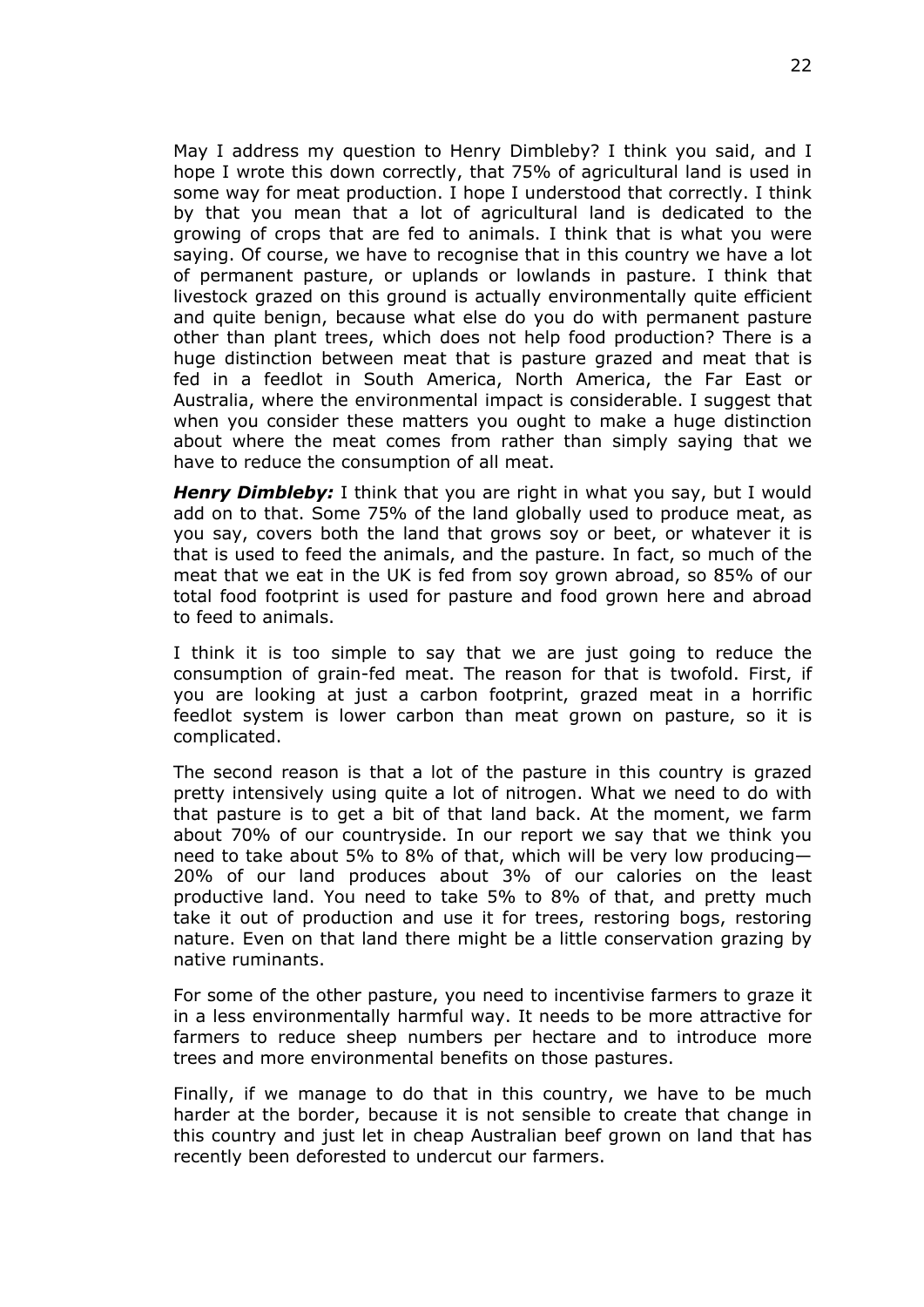In summary, saying, "Grain bad, pasture good. We are a land but not a pasture", is a little too simple and might lead to the prevention of environmental measures that need to come into place in this country.

**The Duke of Wellington:** I completely understand that it is a much more nuanced and complex issue, but I was trying to simplify it because somebody said, quite rightly, that we need to give simple messages to the consumer.

*Professor Tim Lang:* There could be a different grading system for meat and dairy. Henry is quite right, and the data is very clear, both nationally and internationally, that meat and dairy reduction has a very big beneficial environmental impact, particularly in relation to carbon, but how the meat is grown is a critical issue. We probably need to have a more consumer-appropriate and consumer-intelligible grading system of non-grain-fed meat, a bit like we have done over the last 30 years with poultry. The public gets free range, barn-reared, et cetera—the different categories. We need to have new categories for different types of meat: how that meat has been grown, what its inputs are, not just carbon but land use.

**The Chair:** Moving on within that theme to Lord Colgrain.

Q105 **Lord Colgrain:** My question follows on very directly from that. I must declare my interests in the register as a beef farmer, and that is even more relevant to the question.

What are your views on proposals to tax meat products due to the greenhouse gas emissions associated with their production?

*James Hand:* In a situation where we have unfettered free markets, the price mechanism has to be a key allocation of resources, especially, as we have discussed, where there is some degree of regulatory capture as well.

The practical side of it is really important. If we are thinking about a tax, it must be a tax on carbon, not necessarily a tax on a category. Beef will almost always have a higher carbon footprint than potatoes. That does not mean that there is not a big spread between the different methods of production that we have just spoken about, in the same way as cheese has quite a high carbon footprint because it needs a lot of milk, or prawns farmed unsustainably on old mangrove forest can have an even higher carbon footprint.

It is really important to remember that it is about linking it to the right carbon outcomes, which will require a huge amount more information. We must also reflect on the fact that someone's personal carbon footprint from food is one part of it. If we are going to have a carbon tax that is trying to shift behaviour, we also need to consider other areas such as flights, cars and the items we purchase—electrical items and those sorts of things—all of which can have a much higher carbon footprint than red meat in somebody's diet.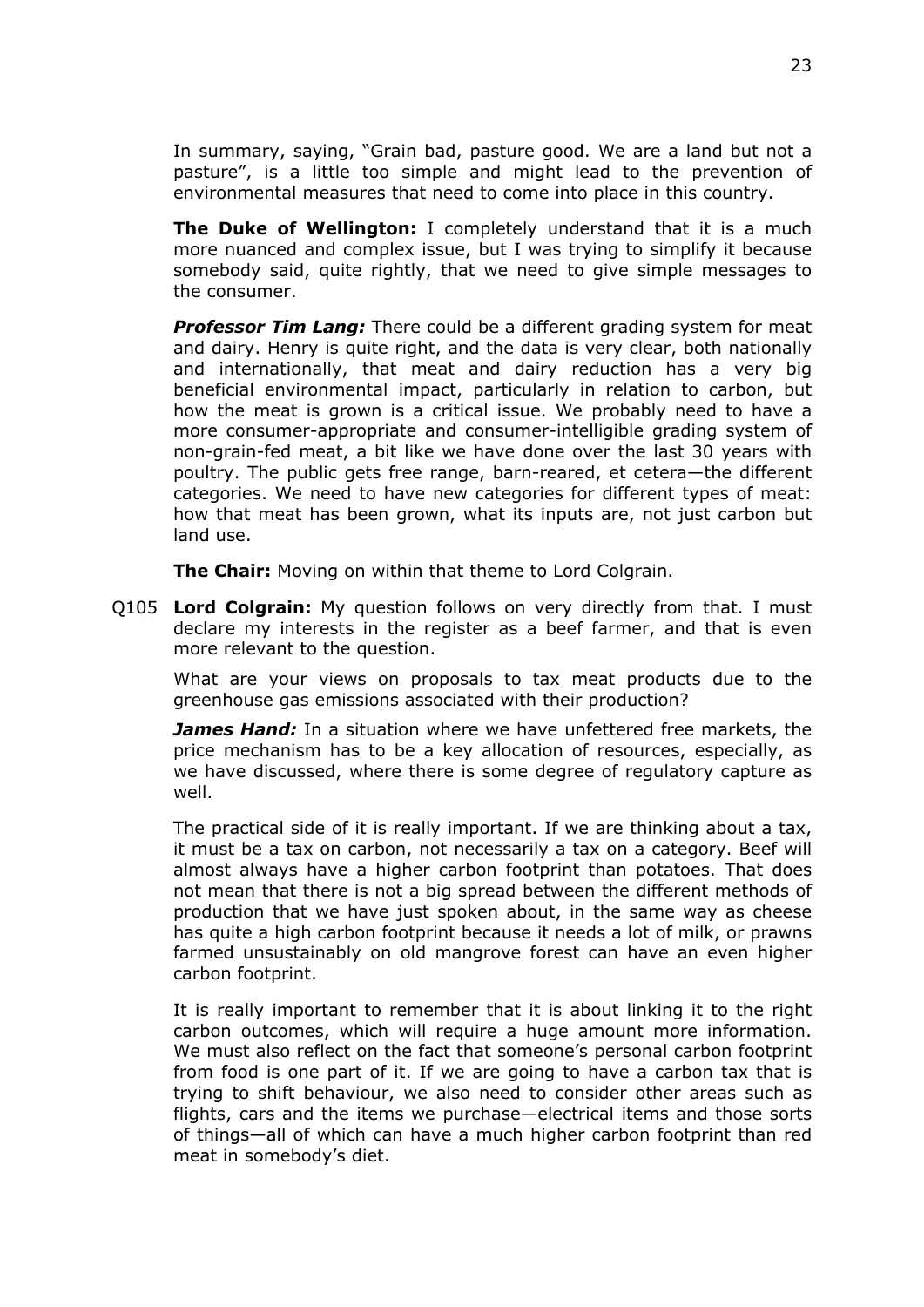Using a price of around  $E75$  per tonne for carbon, which is what the head of the OECD suggests, is 15p extra per person per day for the average red meat consumer. It is material but a lot less than, for example, a flight to Spain, which can emit hundreds of kilos of carbon in just a few hours, or the £9 to fill up a big SUV.

The key thing is that it really gets to the heart of the overall carbon and that it is progressive. Carbon footprints in this country and around the world are deeply unequal. The top 1% of people have carbon footprints of 50 tonnes and above. That compares to a global average of just 5 tonnes, or in the UK 9 tonnes, so the right people have to be paying the right price for the carbon they are emitting. Rather than picking a specific category, I think it needs to go across all those areas.

*Professor Tim Lang:* I declare an interest. I am one of the advisers on the advisory group Consensus Action on Salt, Sugar and Health. I have been in favour of having taxation of that. I am also on the advisory group of the Cambridge monitoring study of the impact of the soft drinks levy.

Taxation works. A famous Nuffield Council on Bioethics report chaired by Lord John Krebs produced a ladder of interventions. At the bottom, you are on ground level and you are doing nothing. You say, "I see no problems", and you do nothing. You gradually climb up the ladder and start with labelling and information, et cetera, and end up with tough fiscal measures such as taxation and laws—bans, ultimately, or prescription of one form or t'other.

Taxing seems to be very draconian and somehow un-British, but it is effective. There are good grounds for taxing meat, but it goes back to the previous discussions answering the Duke of Wellington: what sort of meat, how has it been produced, what is its footprint, its carbon footprint, its land volume and its embedded water? There are different metrics one would need.

If, ultimately, there is to be meat taxation, careful thought needs to be given to what its impacts are, what it is trying to improve, and what it is trying to prevent. I am in favour of push and pull strategies. Taxation is good. If it is linked to public goods, public benefit, public health gains, it is a good thing. We are seeing that in salt and sugar taxation. It works. It works internationally.

The arguments against it are that it hits the poor, who can ill afford it. At a time of cost of living difficulties, that is not necessarily good thinking. It is partly why, we presumed, the Prime Minister dismissed Henry's proposal for taxation extension, but I think it has to be kept on the boil. It would be a stupid Government or a stupid country that said it will not think about taxing. However, it must be located among other hard as opposed to soft interventions. There are many forms of hard intervention. I am not agin meat taxation, but how and what sort of meat need to be thought through. Just meat per se is not good enough.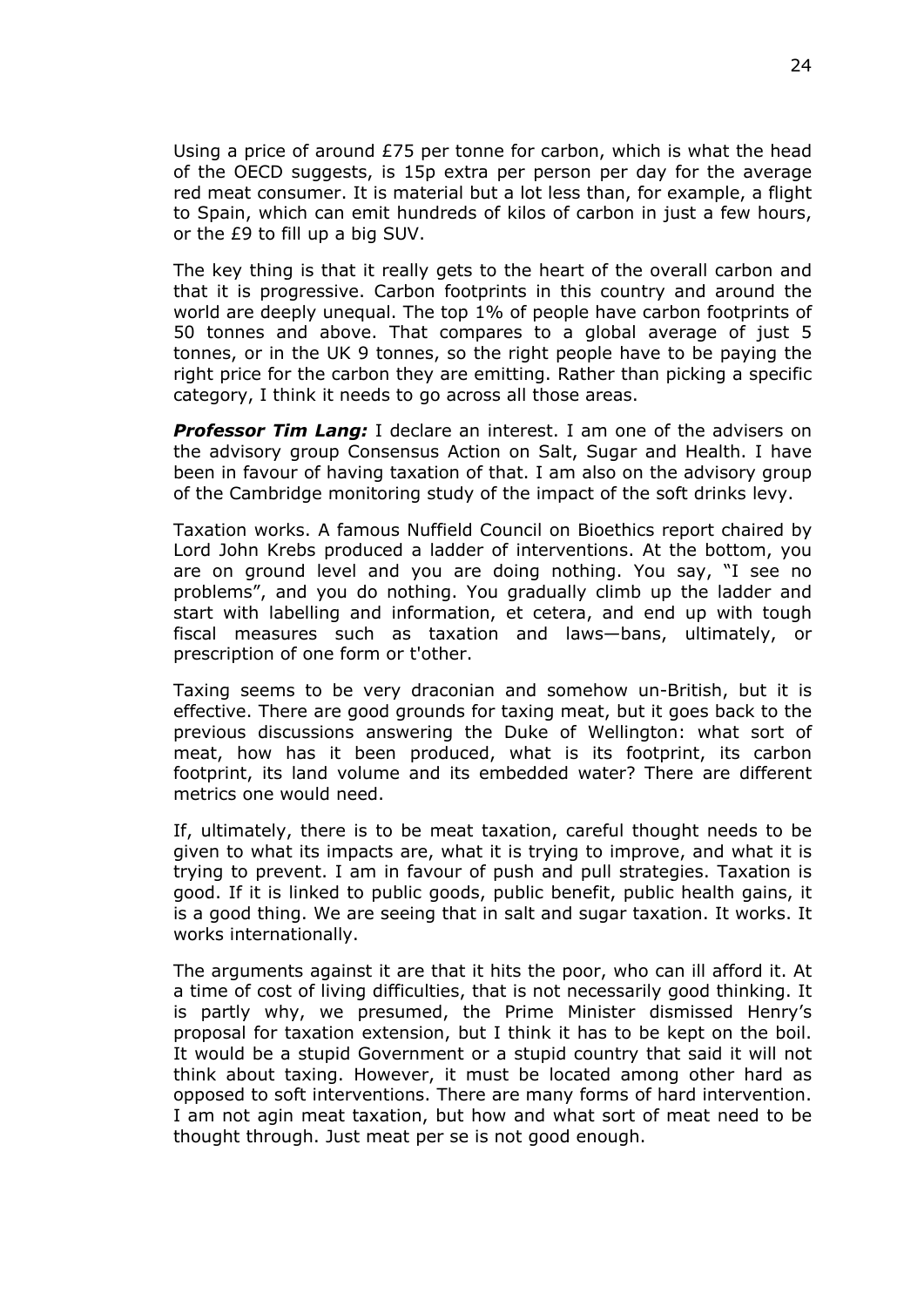It should be taken seriously. The arguments about taxing salt and sugar went through similar horror and, "We can't do that", and, lo and behold, we can, and we have, and it works. It may come, but I think big events are more likely to change meat production than that. I am with Henry. The critical issue is to turn off the tap of grain being fed in meat production. That is the key thing. If anything, I would want to tax grain being grown for animal food. We have to put animals back into their Darwinian niche. They have been taken out of their ecological niche. Historically, it is thousands of years, but the meat transition of the last 70 years globally is staggering. It is the runaway planetary change.

**Lord Colgrain:** Henry, do you want to put animals back in their Darwinian niche?

*Henry Dimbleby:* I do not know.

*Professor Tim Lang:* The answer is yes.

*Henry Dimbleby:* Tax works. I do not think it is the right time to do it now. I think it will probably happen.

There are two reasons why I do not think it is the right time to do it now. The first is, as the others have said, that it is incredibly complicated. It is very difficult to tax for a number of different things. If you assume the tax is a carbon tax, there is simply no way you can tell reliably from a dead carcass, or a carcass ready for sale, or even if you are able to visit the farm, what the carbon footprint of that meat is. It varies wildly depending on the production method. What we know about taxes is that people try to avoid them, and if you cannot absolutely guarantee measurement, it will become a complete mess. A further reason why it is complicated, as Tim alluded to, is that not only is it expensive but if it is a carbon tax the proportional tax on mince, say—a cheap cut, but there is pretty much as much carbon in mince as there is in fillet steak—will be much higher than on a fillet steak, which is incredibly regressive.

That feeds into the second reason why I do not think you can tax now. I think it is simply politically impossible. I said in the report, and I go into this in great detail, that if you put a tax on meat at the level of what the OECD currently reckons the cost of carbon  $iS$  = £75 a tonne—you would get people out on the street. I think you would genuinely get civil disorder.

Unless for some reason the commercial campaigns work and we start reducing our meat intake individually, the easiest route to it happening is the introduction of carbon border taxes in high-carbon areas, so specifically steel, and then meat. You will need to be able to measure it better by production system, but because the meat produced here is generally lower carbon than, say, Brazilian or Australian meat, not American meat, you can imagine it being set at a threshold where it does not hit British farmers, again making it politically possible, but excludes meat grown to the worst possible standards, and then bringing it down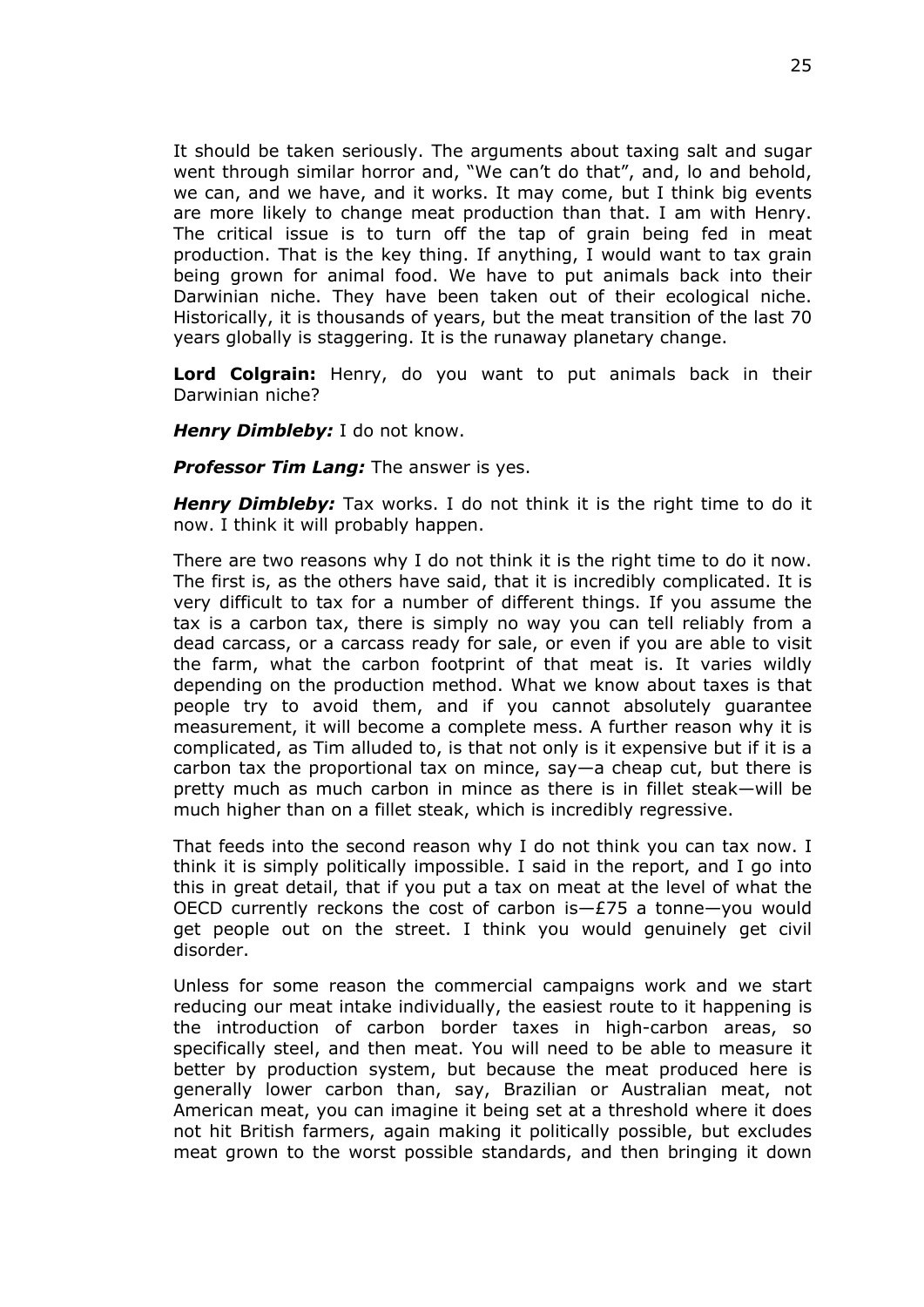over time as the effects of climate change become more and more apparent and the Government get more and more space to act.

It is a bit like smoking. If your first act in smoking had been to ban smoking in pubs and restaurants overnight, rather than that being on the back of a 20-year campaign, you would have had civil unrest. Much as we would like it, it is very difficult for Governments to do anything that would lead to them being overthrown.

Q106 **Baroness Northover:** In this question you have already addressed a lot of the issues, so perhaps you might want to look at this as "any other points", as it were, and how we create change.

What recommendations would you make to the Government regarding how they approach behaviour change in relation to food?

*James Hand:* It reiterates some of the things we have talked about so far: the need for urgency and the need for not avoiding detail about the scale of the changes that people need to make in their lives this decade if we are going limit global warming to 1.5 degrees. They are enormous. Any recommendation has to include consideration of that. We do not have time for the small steps.

The other one we mentioned is around open data. The more datasets there are around—carbon, land or water—the more innovation there will be to bring those datasets to life, in a way that can help people to understand their role in fighting climate change. There are hundreds of thousands of people every day across this country thinking and worrying about this issue. They are ready for the urgency, and they are ready for the inevitable solutions. Datasets that provide structure and then provide commonality would be an incredibly powerful tool for the many organisations that are already attempting that, to bring solutions to individuals that they can use.

*Henry Dimbleby:* I am assuming the question is: what recommendations should you make to government in the report that comes out of this, rather than what recommendations would I make to government—because I have obviously spent two years and done a report on it? I think this is a really interesting question.

**Baroness Northover:** Perhaps both—what we might say and what you might wish to say.

*Henry Dimbleby:* I will come to the first point about what you might say. You will clearly be thinking about your power in this debate—where do you have the ability to push something forward that needs tipping over the line? To do that you will need to do something that is picked up not just in Parliament but more broadly.

Therefore, there will be a tension because, as Tim said, to do that you will want to be bold to get news. I think there is a danger in recommending a whole bunch of new stuff. We have all said the same things. There is some quite basic stuff that just needs to get pushed over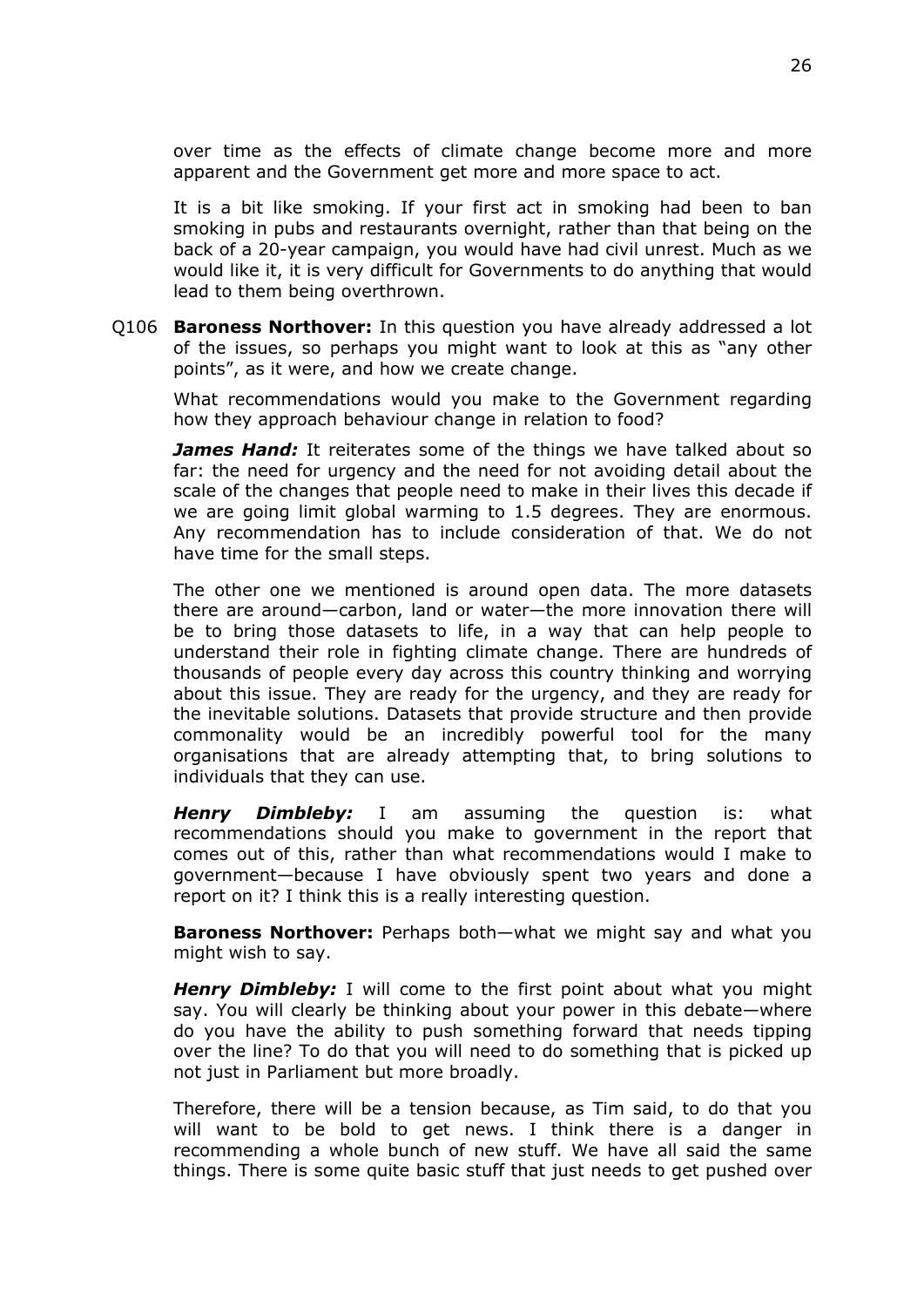the line. The things from my recommendations that I think will be most important for you to bang home are guaranteeing the budget for agricultural payments and ensuring that that farming transition continues, creating the rural land use framework, and getting trade right.

We are at a tipping point on trade. We might be seeing the Government move in a different direction, but it is still up for grabs.

We need the national food system data programme and, finally, a legislative response that sets targets, and a body that reviews the Government against how they are doing on sustainability. I will write this in an email to you, if that is helpful.

It is about how you do not create a whole bunch of new stuff, but you reinforce and push on what is in the system, while creating enough of a splash to get the work you are doing out there. I think that will be the tension that you face in the recommendations that you put in your report.

**Baroness Northover:** May I follow up on that briefly? You made reference to changes that have, in effect, been brought into the health Bill, the push for addressing inequalities. When you were talking about that, were you making reference to the changes that have just been agreed, and seeking to ensure they are not just, as it were, addressing health and social inequalities but climate change as well?

*Henry Dimbleby:* You mean the Government's regulatory targets.

**Baroness Northover:** Changes that have just been agreed to the health Bill trying to address inequalities, building on Marmot, et cetera, over many years, and led cross-party by a number of people including Professor Kakkar. That is what I thought you were referring to, but perhaps not. If you have any thoughts on that perhaps send us a note later.

*Henry Dimbleby:* When they broke up Public Health England, the original organisation that Chris Whitty was going to run was to be called the office for health protection, and it changed its name to OHID—the Office for Health Improvement and Disparities. That is a fantastically powerful change, because one of the big problems, broadly speaking, with health in this country is that half the politicians have traditionally seen prevention/protection of public health as a nannying thing, and changing that narrative into a levelling-up narrative could be absolutely transformational in the way we think about preventing bad health. If that is your question, I am all for it.

The Climate Change Committee reports annually on climate change. If I was to do anything to stop some other poor sod having to do again what I have done in five years' time and keep momentum—which is what happened; Tim did this eight years before me and before him someone else did it—I would say that the FSA should do it, but you could get, for example, a joint report from Chris Whitty, Susan Jebb at the FSA, and Glenys Stacey at the Office for Environmental Protection, and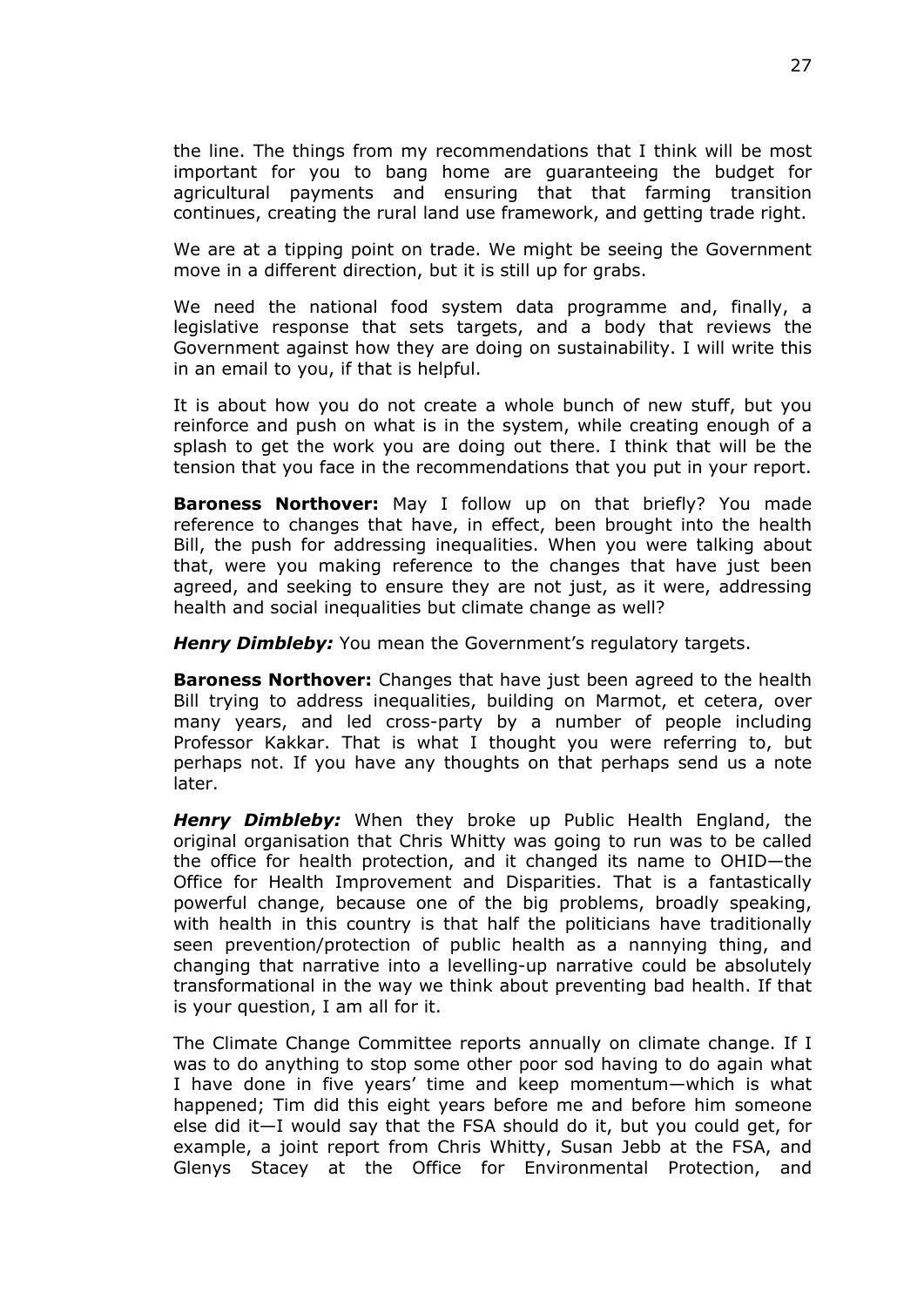government mandates that some group of organisations holds them to account on their ambitions in the food system and suggests ways they can improve what they are doing.

The Climate Change Committee has been incredibly freeing for government in creating the space it can move into. They need to not see that as irritating and outside interference but embrace the fact that having that kind of reporting across Parliament on government action on massive structural problems can really move the political space in which the Government can move.

*Professor Tim Lang:* I would like to echo exactly where Henry ended up. In my *Feeding Britain* book I recommended that your Lordships create a new food policy committee, to hold the Government to account, to integrate the different bits of the food system. My colleague and ex-PhD student Dr Kelly Parsons produced a brilliant report last year, and another one this year, showing how the bits of food thinking spread across government. We have to integrate that. I think you have a very important role in that. One of the recommendations I made was that we have a food policy committee in the Lords and ideally in the Commons, but certainly we could have a food security and sustainability committee, which is basically an expansion of your role.

The most important of the other things I would like to see, and I think all the three of us have been saying this implicitly, is that there has to be a political will from government. We are not getting that. We are not getting a clear direction. I am highly critical of how the food system was addressed in the Covid crisis. I understand why it was done in that way, just handing the responsibility to nine retailers. It was not a political mechanism for addressing climate change, or the biodiversity crisis, or the transition of diets that we now know has to happen and in little ways is beginning to happen at the edges of British society. Political will is critical.

Thirdly, I would like to see a recommendation from you and from government for the new committee, possibly in the way of the tripartite coalition that Henry was just pointing to—and I have a lot of time for that thinking, by the way—to replace the eatwell dietary guidelines with workable, sustainable dietary guidelines. Many reports have called for that. It is implicit in what the Climate Change Committee has stated. Make that one of your clear recommendations. It is doable. The three bodies could come together and produce a new set of sustainable dietary guidelines that got a grip of diet's impact on climate change, and other environmental impacts.

The fourth point that I think is critical for you to recommend is to start treating the public as adults, as grown-ups, to stop this underinformation, this allowing market choice to be a fantasy for carrying on with self-harm. We do not salute and support self-harm on alcohol or tobacco, yet we are doing it in food. As a nation we are allowing ourselves to undermine the future and future generations. The Welsh Government have a future generations Act, which was trying to get that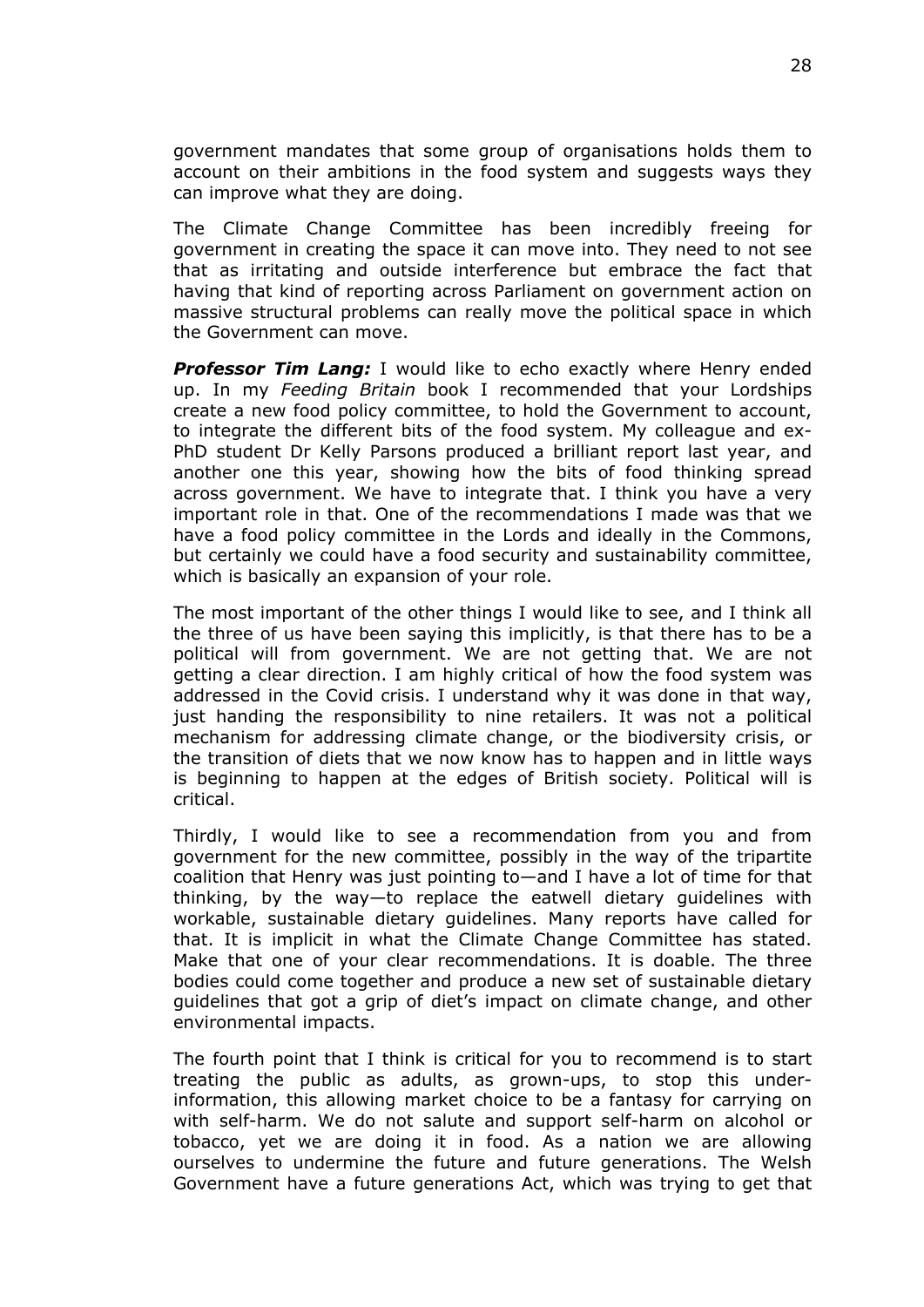sort of long-term thinking. The English Government have to get a grip now in a post-Brexit world, and they are not doing so. They are treating consumers as idiots and keeping them in the dark, systematically. That has to stop.

The final point I would make is that, even though the time that we have to have an impact to reduce diet's terrible toll on rising global heating is short, there has to be some mapping. I do not know whether James or Henry would agree. There has to be some phasing in of this change. We know where we ought to be in eight years or 20 years' time. We need to come back from that and set ourselves goals as a country for reducing the carbon footprint of the food system, and do it systematically, and engage people in that. That is what the climate assembly came up with. That is what all the citizens juries end up asking: "Why weren't we told?", and, "Let's get on with it". That needs to be done at a national level. I do not see anyone but government who can do that. It cannot be offshored. It cannot be handed over to the food industry to do it. The industry has to be part of that transition, but it too is constantly looking over its shoulder: "If I do something radical in my company, I'll make my product more expensive". It is too product focused, not food-system focused. I see that as action that we need to do if we are going to be bold.

It is either that or we carry on walking into climate disaster. That is what we are doing at the moment. Britain is still the chair of COP 26. It will be a scandal—a hypocrisy of Britain—if it does not use these remaining few months to hand over to a developing country, Egypt, for COP 27 some better thinking than we had exhibited at Glasgow last year. It was pathetic, frankly. It was shameful. The only good thing that came out of it is the shockwaves among very big organisations and indeed companies, which said, "We can't have silence about food any more." There is a bit of feeling—I do not know whether Henry would agree—of what happened in the run-up to Paris in the climate change agreement of 2015. The shock of the failure of Copenhagen to address climate change led to very powerful unholy alliances getting together and saying, "Governments have actually got to be made to do this." I think we have that over sustainable diets. There is really big agreement that this cannot go on. We are sleepwalking in self-harm into really serious climate heating.

*Henry Dimbleby:* I wanted to pick up on one point about what happened during Covid. First, I am not sure the story has ever really been told, and I think it offers a way in which government could work more closely with the food industry in future.

Tim said they handed off food supply to the nine supermarkets. What actually happened was that in February some of us in Defra were asking ourselves the question: are we actually going to be able to get enough food to bellies? Is there going to be food in the right places for people to eat, and are we sure we can guarantee that will be the case? We realised that the food security assessments that had been done were not built for the context of Covid and the pandemic. We could not guarantee at that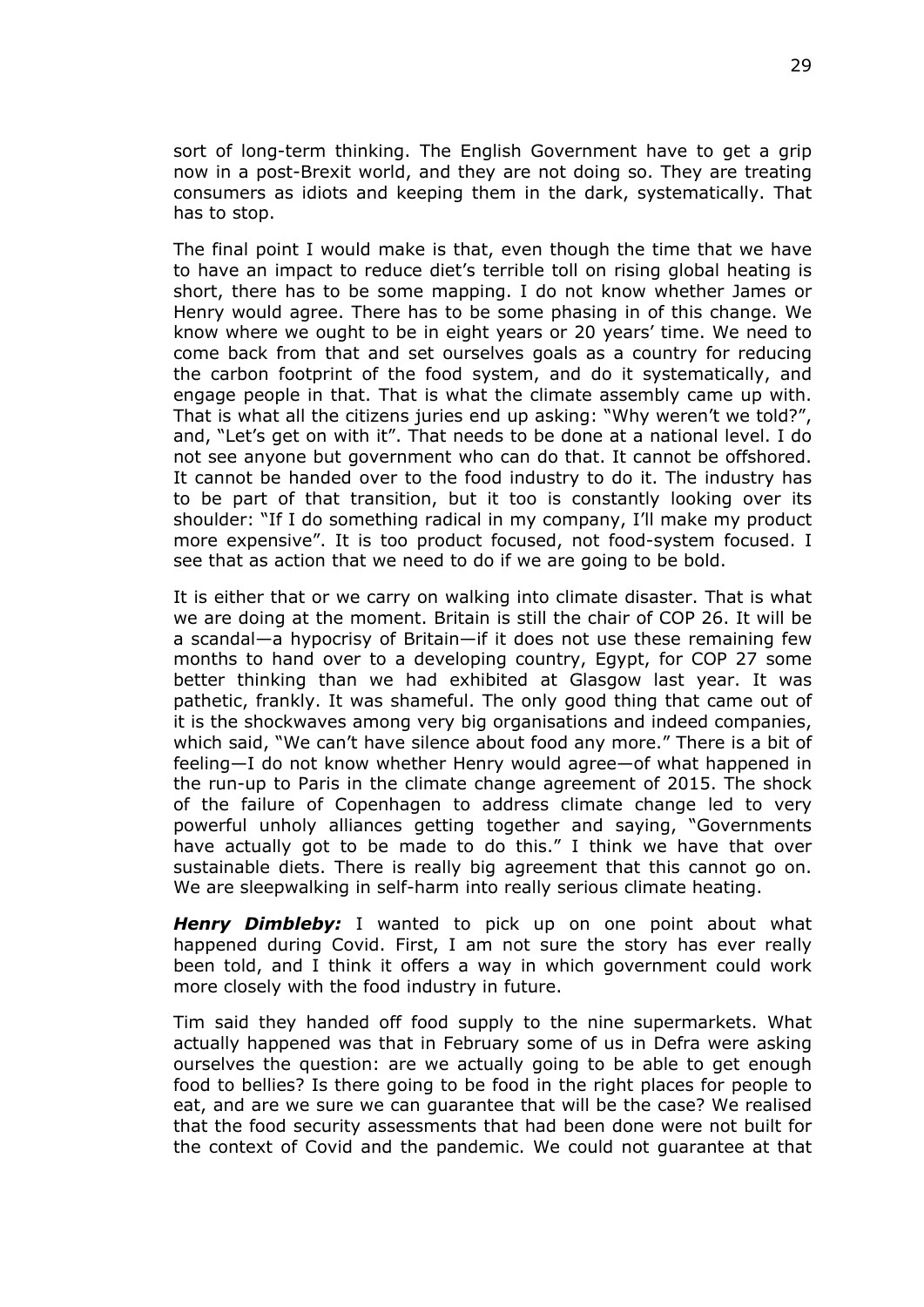stage; we could not absolutely hand on heart say that was going to happen.

Just before 23 March, when government went into lockdown, we set up the snappily named Food Resilience Industry Forum—FRIF—chaired by a fantastic man called Chris Tyas. The Government suspended competition law and every morning we had not just the big supermarkets but people representing the corner shops, et cetera, on a forum saying, "What are the big problems you are having? How are we going to tackle them?"

There were basically three issues that we faced. The first was, as I said, whether the food was going to get to the right places. The two biggest problems turned out to be not harvests abroad but, first, how we managed communication to prevent panic buying because of the way in which the food system was set up, with not a lot of warehouses across country. The other problem was that the 25% of our calories eaten out of home were shut off overnight. Suddenly, businesses that were supplying 75% of our food were having to supply 100% of our food.

Secondly, everyone stayed at home, so all the food buying went from the supermarkets to the local corner stores. There was a huge shift away from supermarkets in terms of where the food was bought.

We then had detailed conversations about how you change the logistics to get the food out to corner shops where people were now living—how you repackage, change labelling regulations so you can repackage things that were destined for the retail sector to go to homes, and so on and so forth.

Then we moved on to the packages for people who just could not go to shops because they were vulnerable, and, finally, how you get food to people in food poverty.

That was a massive state intervention in the food system. It was possible because over 100,000 people were going to die that year as a result of Covid—but that number of people die every year as a result of their general diet. What you see from what happened during Covid is that if the threat is big enough there is room for quite massive government intervention, and that it is about people understanding how big the boiling of the frog is—the threat that has built up with us over a long period—and, therefore, the requirement to have much larger government intervention in peace time, outside the pandemic, to solve those problems.

I have a slightly different take. What happened in Covid, rather than being an example of government leaving it to supermarkets, is an example of how government can work in a much more interventionist way when it needs to, which it does when it comes to the ongoing food system.

**Baroness Northover:** You made a very interesting point about how companies responded to people's response to labelling. It was not that it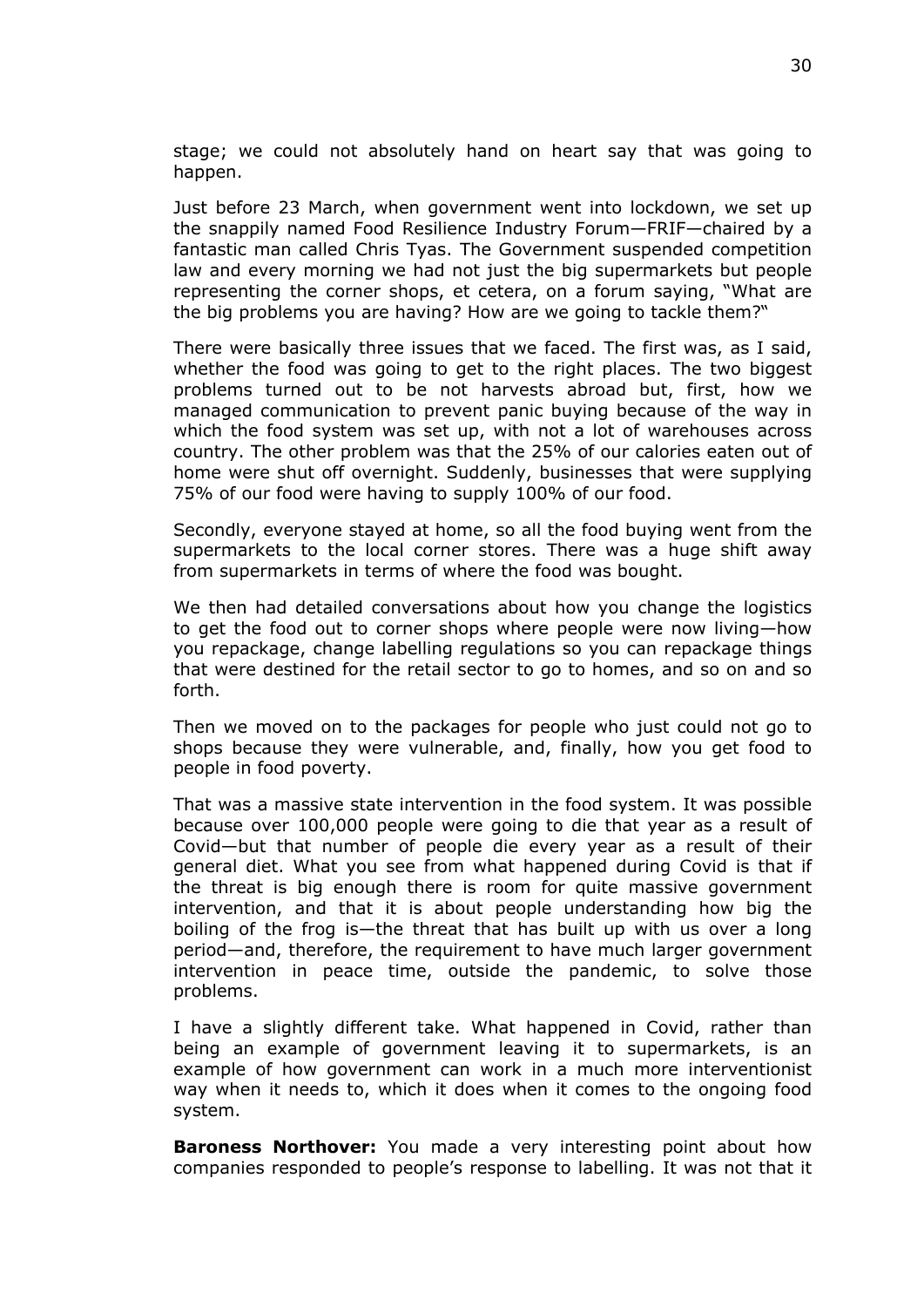is influencing individuals, but it was influencing companies. One thing that has not come through from these conclusions, but perhaps a little more is there, is what you can do to use that lever on companies so they see it as in their interest to change the way this is organised. I think some of that has come through in what has just been said, and what government can do to make that change.

*Professor Tim Lang:* I bow to Henry's account, which was really very good, and very interesting. One of the points we are all making is that there are many reports—I have the behavioural insights report here from two years ago. There are 12 very strong recommendations. They all need doing. Unless we have political will to do that in the vein that Henry has just been talking about, nothing will happen. It will all be what I have called in other writings the wrong consumer syndrome. If nothing good is happening, it must be because consumers are self-defeating. We have to break out of this lock-in that we have at the moment. That requires government to take a lead. It is the only legitimate co-ordination function it has. That does not mean to say it needs to be dirigiste; it can be facilitated, in the way Henry described.

At what point are we going to do it? That is the question for your Lordships. At what point of difficulty over climate change will the Government say, "Actually, we have got to get a grip on this"? I can tell you that among scientists the feeling is very sober indeed. Out of official forums, everyone says we are just heading for the iceberg and that the confidence and arrogance are misplaced.

Q107 **Baroness Boycott:** I just want to say that this committee reached out to the supermarkets. We had interesting replies that you may or may not have read. Sainsbury's said that it could not send a rep because the main person was on leave. Tesco said that it was in a closed period while it scaled back activity, commercial confidentiality—blah, blah—and, "We do not have defined views in a number of the areas".

It is brilliant having you. Most of us around the table agree with a lot of what you say, but what do we do as a committee when the supermarkets will not come, they send pathetic excuses and not even any answers to the questions? Henry, you gave a good example of stuff working around Covid. I know how much you have worked with the supermarkets on the food strategy. What do you say we should do about the fact that they will not step forward?

*Henry Dimbleby:* I think it is incredibly difficult. Funnily enough, I was having this discussion this morning with a former CEO of a supermarket about how you get better interaction between government and food. At the moment, you have the public face of food, the Food and Drink Federation, which is a complete lobbying body trying to stop any change. Privately, you have a bunch of CEOs. The supermarkets are much less threatened by all this than the fast-moving consumer goods companies because they can change what they buy, whereas the fast-moving consumer goods companies have factories.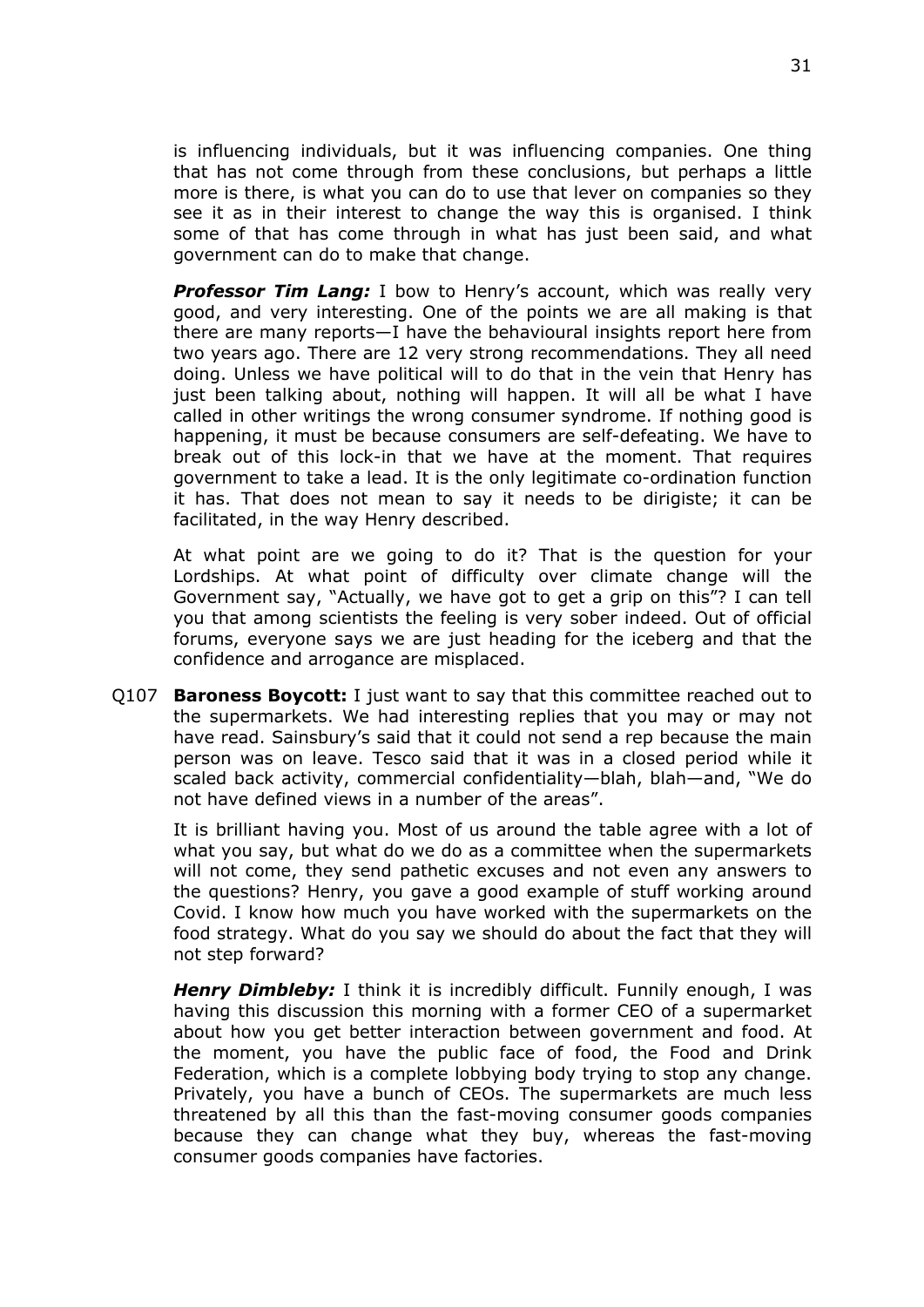When Lord Krebs at the FSA told them that salt was going to become their smoking, they all thought it was ridiculous and were outraged. They now broadly accept that this is a real problem for us as a society, and they want to cause problems. The food sector is quite irritated generally by the crossness they saw from the public health bodies, who were so cross about things that they demonised the food sector.

I am trying to work out how you create an intelligent conversation on, for example, not just tax but other measures of restriction where you could say, "If we wanted to reduce the number of sweets a supermarket sold, doing it this way would be stupid. You could do it this way. It would be more effective. This way would have fewer unintended consequences". We had that for the first time in hospitality during the pandemic. We had it on food supply. I think that kind of conversation based on a national goal, a national priority, is what needs to happen. It will involve characters, politicians and supermarket CEOs. To begin with it will involve a small number of people, and that will grow, but I think it is very difficult.

*Professor Tim Lang:* I agree that it is very difficult. Henry said it all. That said, I am a food policy analyst and I have read across many countries' and indeed our own country's history, and big changes can happen, against all the odds. I am further back than Henry is in terms of where we are. I am meeting people around the world, and indeed in Britain, arguing, "Look, if ever government wants to know what the science says, we need to spell it out for them, yet again". There are very clear things, and I think the three of us as witnesses have been saying the sorts of practical things that if the Government wished they would be able to do them. They are all there. Their own advice tells them the things to do, but they are not doing it.

We are sleepwalking into crisis, and I think crisis will mean the changes will happen and it will be ugly and nasty. There are people inside the food industries who see the writing on the wall. They know that big changes are necessary. They are held back by the fear of competition. They are held back by trading relationships and by fear of breaking ranks. They remember Iceland—the company, not the country—going organic and then nearly collapsing when it did not work out quite that way. They are very nervous about big change.

There has to be a building of trust and at a global level there is a lot of that going on. The World Business Council for Sustainable Development and the big health and environmental foundations are all getting together with the welfare organisations and consumer bodies. There is a gathering of the clans going on to put pressure on Governments internationally. Britain, which is the sixth richest economy in the world, should be taking a lead on it. We have been chair of COP 26. We fluffed it when it came to food and diet.

It is about political will, and political pressure is the only thing that will make a difference—that, or crisis will.